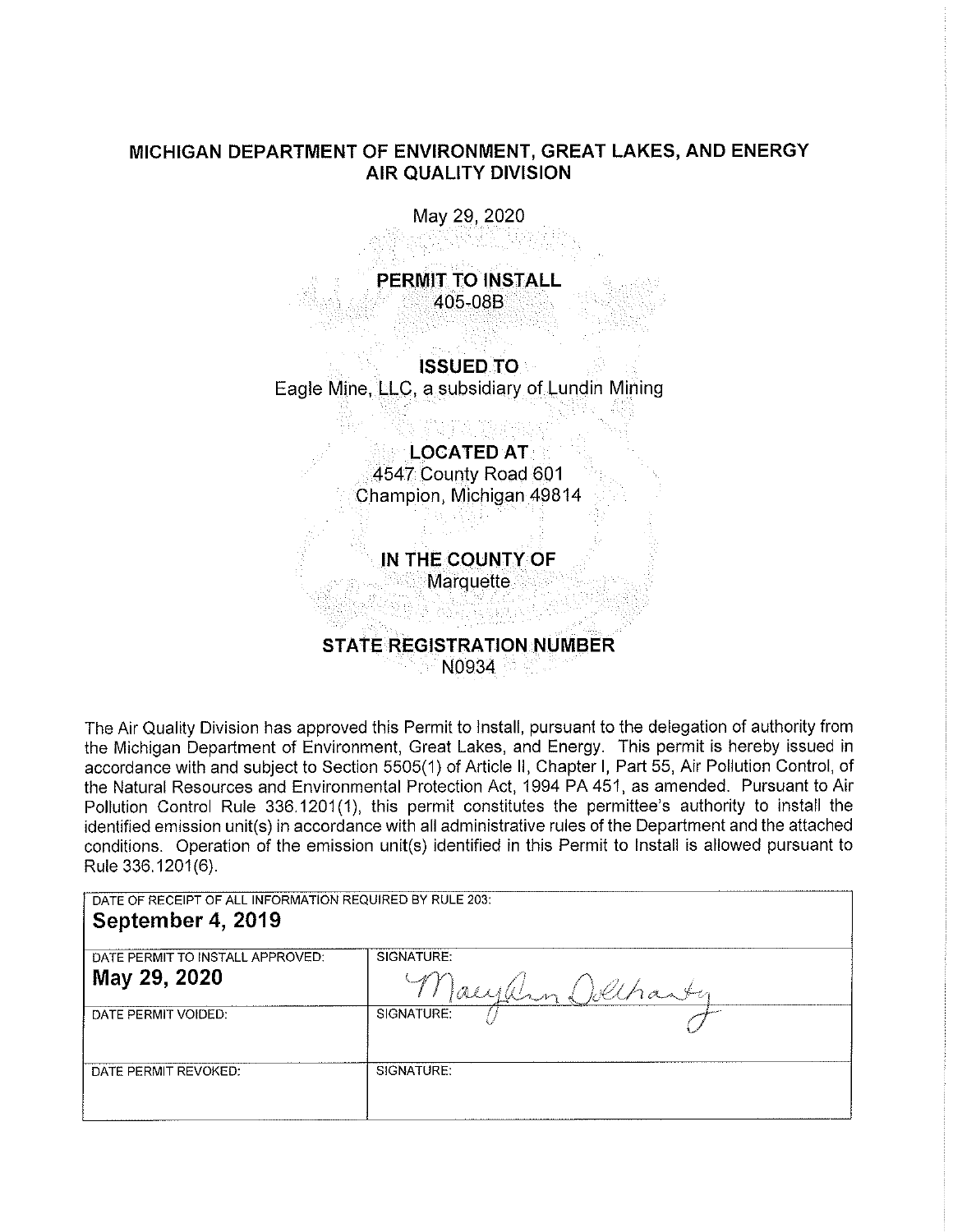$\sim$ 

 $\mathcal{A}$ 

## PERMIT TO INSTALL

# **Table of Contents**

 $\sim 10^{-10}$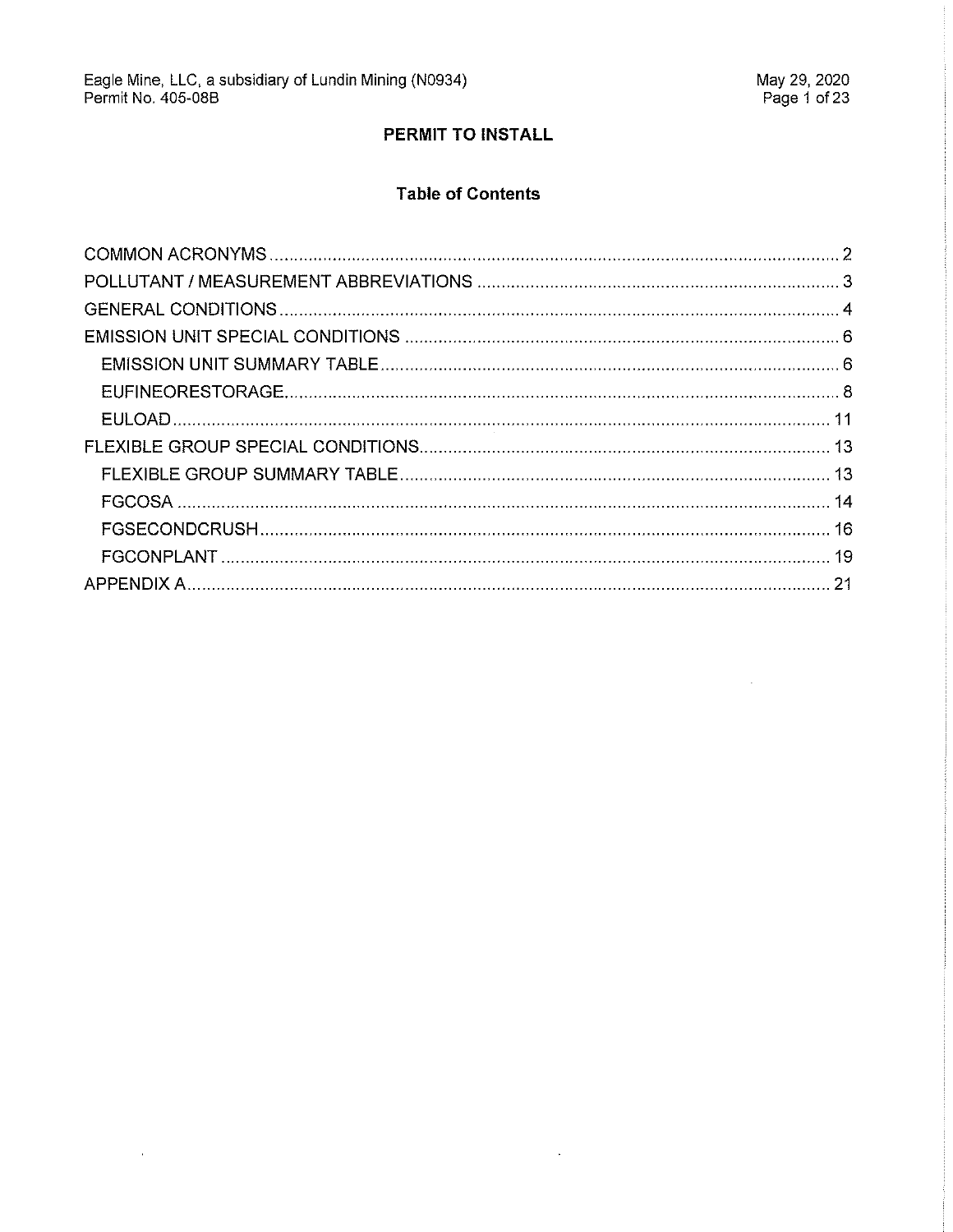### **COMMON ACRONYMS**

| <b>AQD</b>                 | Air Quality Division                                        |
|----------------------------|-------------------------------------------------------------|
| <b>BACT</b>                | Best Available Control Technology                           |
| CAA                        | Clean Air Act                                               |
| <b>CAM</b>                 | <b>Compliance Assurance Monitoring</b>                      |
| <b>CEMS</b>                | <b>Continuous Emission Monitoring System</b>                |
| <b>CFR</b>                 | Code of Federal Regulations                                 |
| <b>COMS</b>                | Continuous Opacity Monitoring System                        |
| Department/department/EGLE | Michigan Department of Environment, Great Lakes, and Energy |
| EU                         | Emission Unit                                               |
| FG                         | <b>Flexible Group</b>                                       |
| GACS                       | Gallons of Applied Coating Solids                           |
| <b>GC</b>                  | <b>General Condition</b>                                    |
| GHGs                       | <b>Greenhouse Gases</b>                                     |
| <b>HVLP</b>                | High Volume Low Pressure*                                   |
| ID                         | Identification                                              |
| <b>IRSL</b>                | Initial Risk Screening Level                                |
| <b>ITSL</b>                | Initial Threshold Screening Level                           |
| <b>LAER</b>                | Lowest Achievable Emission Rate                             |
| <b>MACT</b>                | Maximum Achievable Control Technology                       |
| <b>MAERS</b>               | Michigan Air Emissions Reporting System                     |
| <b>MAP</b>                 | <b>Malfunction Abatement Plan</b>                           |
| <b>MSDS</b>                | Material Safety Data Sheet                                  |
| <b>NA</b>                  | Not Applicable                                              |
| <b>NAAQS</b>               | National Ambient Air Quality Standards                      |
| <b>NESHAP</b>              | National Emission Standard for Hazardous Air Pollutants     |
| <b>NSPS</b>                | New Source Performance Standards                            |
| <b>NSR</b>                 | <b>New Source Review</b>                                    |
| <b>PS</b>                  | Performance Specification                                   |
| <b>PSD</b>                 | Prevention of Significant Deterioration                     |
| <b>PTE</b>                 | <b>Permanent Total Enclosure</b>                            |
| PTI                        | Permit to Install                                           |
| RACT                       | Reasonable Available Control Technology                     |
| <b>ROP</b>                 | Renewable Operating Permit                                  |
| SC                         | <b>Special Condition</b>                                    |
| <b>SCR</b>                 | Selective Catalytic Reduction                               |
| <b>SNCR</b>                | Selective Non-Catalytic Reduction                           |
| <b>SRN</b>                 | <b>State Registration Number</b>                            |
| <b>TBD</b>                 | To Be Determined                                            |
| <b>TEQ</b>                 | <b>Toxicity Equivalence Quotient</b>                        |
| <b>USEPA/EPA</b>           | United States Environmental Protection Agency               |
| VE                         | <b>Visible Emissions</b>                                    |
|                            |                                                             |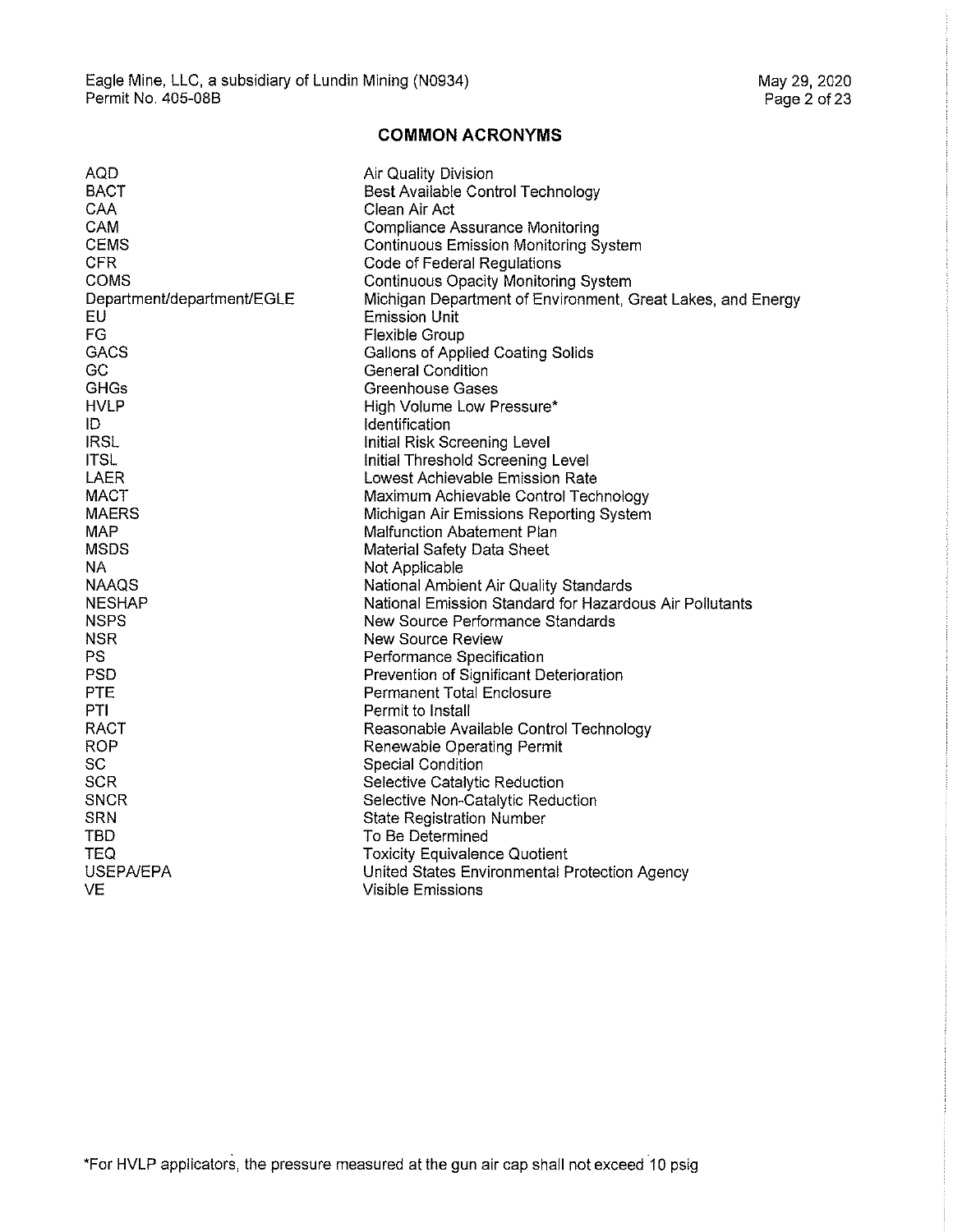$\bar{z}$ 

## **POLLUTANT/ MEASUREMENT ABBREVIATIONS**

| acfm              | Actual cubic feet per minute                                     |
|-------------------|------------------------------------------------------------------|
| BTU               | <b>British Thermal Unit</b>                                      |
| °C                | Degrees Celsius                                                  |
| CO                | Carbon Monoxide                                                  |
| CO <sub>2</sub> e | Carbon Dioxide Equivalent                                        |
| dscf              | Dry standard cubic foot                                          |
| dscm              | Dry standard cubic meter                                         |
| °F                | Degrees Fahrenheit                                               |
| gr                | Grains                                                           |
| HAP               | Hazardous Air Pollutant                                          |
| Нg                | Mercury                                                          |
| hr                | Hour                                                             |
| HP.               | Horsepower                                                       |
| $H_2S$            | Hydrogen Sulfide                                                 |
| kW                | Kilowatt                                                         |
| lb                | Pound                                                            |
| m                 | Meter                                                            |
| mg                | Milligram                                                        |
| mm                | Millimeter                                                       |
| МM                | Million                                                          |
| MW.               | Megawatts                                                        |
| <b>NMOC</b>       | Non-Methane Organic Compounds                                    |
| NO <sub>x</sub>   | Oxides of Nitrogen                                               |
| ng                | Nanogram                                                         |
| PM                | Particulate Matter                                               |
| PM10              | Particulate Matter equal to or less than 10 microns in diameter  |
| PM2.5             | Particulate Matter equal to or less than 2.5 microns in diameter |
| pph               | Pounds per hour                                                  |
| ppm               | Parts per million                                                |
| ppmv              | Parts per million by volume                                      |
| ppmw              | Parts per million by weight                                      |
| psia              | Pounds per square inch absolute                                  |
| psig              | Pounds per square inch gauge                                     |
| scf               | Standard cubic feet                                              |
| sec               | Seconds                                                          |
| SO <sub>2</sub>   | Sulfur Dioxide                                                   |
| <b>TAC</b>        | <b>Toxic Air Contaminant</b>                                     |
| Temp              | Temperature                                                      |
| THC               | <b>Total Hydrocarbons</b>                                        |
| tpy               | Tons per year                                                    |
|                   | Microgram                                                        |
| μg<br>μm          | Micrometer or Micron                                             |
| VOC               | Volatile Organic Compounds                                       |
|                   | Year                                                             |
| yr                |                                                                  |

 $\bar{\mathbf{r}}$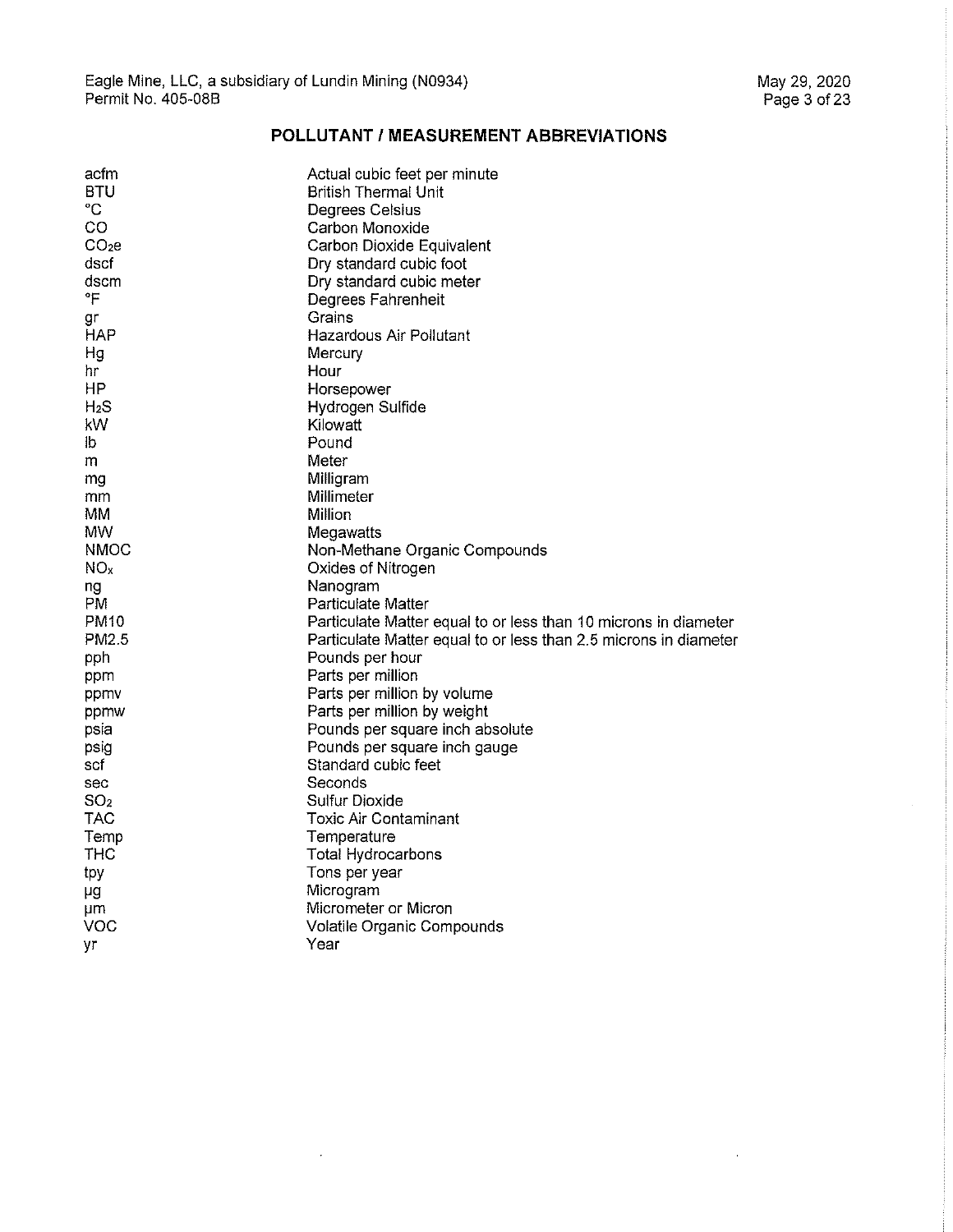## **GENERAL CONDITIONS**

- 1. The process or process equipment covered by this permit shall not be reconstructed, relocated, or modified, unless a Permit to Install authorizing such action is issued by the Department, except to the extent such action is exempt from the Permit to Install requirements by any applicable rule. **(R 336.1201(1))**
- 2. If the installation, construction, reconstruction, relocation, or modification of the equipment for which this permit has been approved has not commenced within 18 months, or has been interrupted for 18 months, this permit shall become void unless otherwise authorized by the Department. Furthermore, the permittee or the designated authorized agent shall notify the Department via the Supervisor, Permit Section, Air Quality Division, Michigan Department of Environment, Great Lakes, and Energy, P.O. Box 30260, Lansing, Michigan 48909-7760, if it is decided not to pursue the installation, construction, reconstruction, relocation, or modification of the equipment allowed by this Permit to Install. **(R 336.1201(4))**
- 3. If this Permit to Install is issued for a process or process equipment located at a stationary source that is not subject to the Renewable Operating Permit program requirements pursuant to Rule 210 (R 336.1210), operation of the process or process equipment is allowed by this permit if the equipment performs in accordance with the terms and conditions of this Permit to Install. **(R 336.1201(6)(b))**
- 4. The Department may, after notice and opportunity for a hearing, revoke this Permit to Install if evidence indicates the process or process equipment is not performing in accordance with the terms and conditions of this permit or is violating the Department's rules or the Clean Air Act. **(R 336.1201(8), Section 5510 of Act 451, PA 1994)**
- 5. The terms and conditions of this Permit to Install shall apply to any person or legal entity that now or hereafter owns or operates the process or process equipment at the location authorized by this Permit to Install. If the new owner or operator submits a written request to the Department pursuant to Rule 219 and the Department approves the request, this permit will be amended to reflect the change of ownership or operational control. The request must include all of the information required by subrules (1)(a), (b), and (c) of Rule 219 and shall be sent to the District Supervisor, Air Quality Division, Michigan Department of Environment, Great Lakes, and Energy. **(R 336.1219)**
- 6. Operation of this equipment shall not result in the emission of an air contaminant which causes injurious effects to human health or safety, animal life, plant life of significant economic value, or property, or which causes unreasonable interference with the comfortable enjoyment of life and property. **(R 336.1901)**
- 7. The permittee shall provide notice of an abnormal condition, start-up, shutdown, or malfunction that results in emissions of a hazardous or toxic air pollutant which continue for more than one hour in excess of any applicable standard or limitation, or emissions of any air contaminant continuing for more than two hours in excess of an applicable standard or limitation, as required in Rule 912, to the Department. The notice shall be provided not later than two business days after start-up, shutdown, or discovery of the abnormal condition or malfunction. Written reports, if required, must be filed with the Department within 10 days after the startup or shutdown occurred, within 10 days after the abnormal conditions or malfunction has been corrected, or within 30 days of discovery of the abnormal condition or malfunction, whichever is first. The written reports shall include all of the information required in Rule 912(5). **(R 336.1912)**
- 8. Approval of this permit does not exempt the permittee from complying with any future applicable requirements which may be promulgated under Part 55 of 1994 PA 451, as amended or the Federal Clean Air Act.
- 9. Approval of this permit does not obviate the necessity of obtaining such permits or approvals from other units of government as required by law.
- 10. Operation of this equipment may be subject to other requirements of Part 55 of 1994 PA 451, as amended and the rules promulgated thereunder.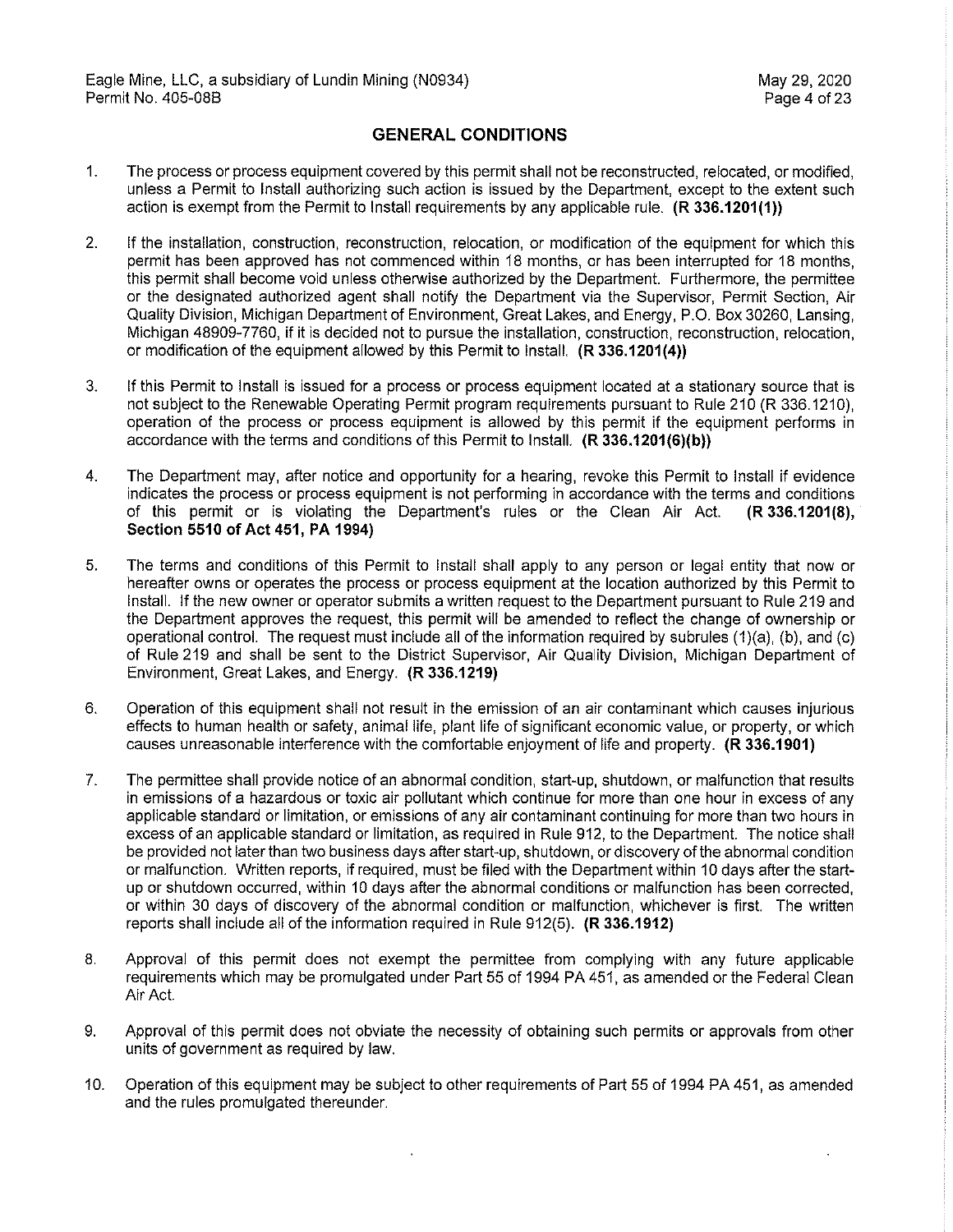Eagle Mine, LLC, a subsidiary of Lundin Mining (N0934) May 29, 2020 Permit No. 405-08B

- 11. Except as provided in subrules (2) and (3) or unless the special conditions of the Permit to Install include an alternate opacity limit established pursuant to subrule (4) of Rule 301, the permittee shall not cause or permit to be discharged into the outer air from a process or process equipment a visible emission of density greater than the most stringent of the following. The grading of visible emissions shall be determined in accordance with Rule 303 (R 336.1303). **(R 336.1301)** 
	- a) A six-minute average of 20 percent opacity, except for one six-minute average per hour of not more than 27 percent opacity.
	- b) A visible emission limit specified by an applicable federal new source performance standard.
	- c) A visible emission limit specified as a condition of this Permit to Install.
- 12. Collected air contaminants shall be removed as necessary to maintain the equipment at the required operating efficiency. The collection and disposal of air contaminants shall be performed in a manner so as to minimize the introduction of contaminants to the outer **air.** Transport of collected air contaminants in Priority I and II areas requires the use of material handling methods specified in Rule 370(2). **(R 336.1370)**
- 13. The Department may require the permittee to conduct acceptable performance tests, at the permittee's expense, in accordance with Rule 1001 and Rule 1003, under any of the conditions listed in Rule 1001. **(R 336.2001)**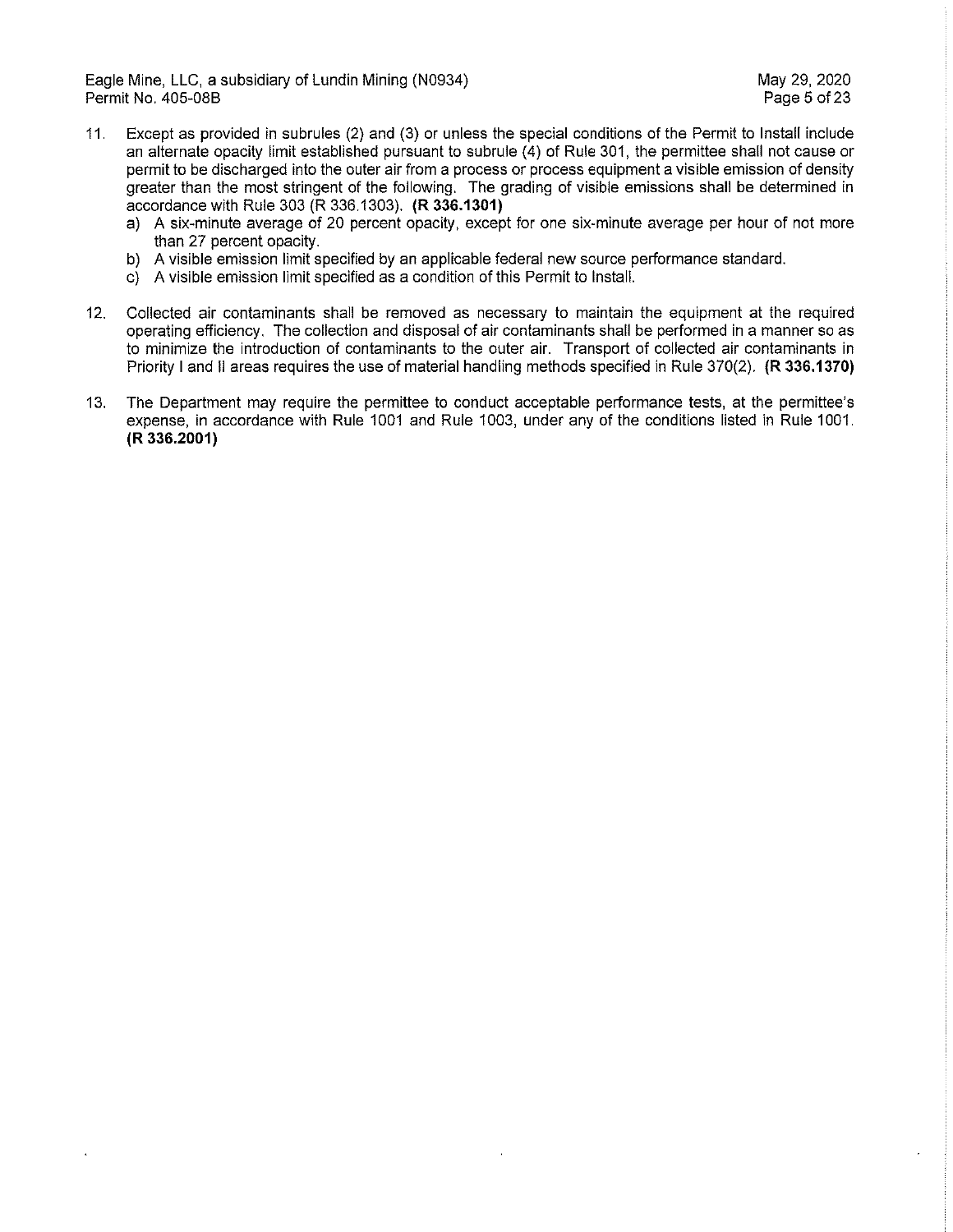$\ddot{\phantom{0}}$ 

## **EMISSION UNIT SPECIAL CONDITIONS**

## **EMISSION UNIT SUMMARY TABLE**

The descriptions provided below are for informational purposes and do not constitute enforceable conditions.

|                         | <b>Emission Unit Description</b>                                                                                                                                                                                                                                                                                                                                                                    |                                              |
|-------------------------|-----------------------------------------------------------------------------------------------------------------------------------------------------------------------------------------------------------------------------------------------------------------------------------------------------------------------------------------------------------------------------------------------------|----------------------------------------------|
| <b>Emission Unit ID</b> | (Including Process Equipment & Control Device(s))                                                                                                                                                                                                                                                                                                                                                   | <b>Flexible Group ID</b>                     |
| <b>EUDUMPHOPPER</b>     | A dump hopper into which the ore is placed by front<br>end loaders. The hopper is equipped with water<br>sprays. This is the first step in the ore processing.<br>The hopper is located within the enclosed coarse ore<br>storage area (COSA).                                                                                                                                                      | <b>FGCOSA</b><br><b>FGCONPLANT</b>           |
| <b>EUGRIZZLYFEED</b>    | A vibratory feeder/grizzly system used to route ore<br>into the primary crusher. This unit is equipped with<br>water sprays. The grizzly is located within the<br>enclosed coarse ore storage area (COSA).                                                                                                                                                                                          | <b>FGCOSA</b><br><b>FGCONPLANT</b>           |
| <b>EUPRIMECRUSHER</b>   | A 407 ton per hour jaw crusher equipped with water<br>sprays. This crusher used to reduce the ore to minus<br>100 mm in size. The crusher is located within the<br>enclosed coarse ore storage area (COSA).                                                                                                                                                                                         | <b>FGCOSA</b><br><b>FGCONPLANT</b>           |
| <b>EUROCKBREAKER</b>    | A Tamrock or equivalent rock breaker mounted<br>adjacent to the primary crusher is used to reduce<br>oversized rocks entering the system.<br>The rock<br>breaker is equipped with water sprays. The rock<br>breaker is located within the enclosed coarse ore<br>storage area (COSA).                                                                                                               | <b>FGCOSA</b><br><b>FGCONPLANT</b>           |
| <b>EUFELCOSA</b>        | A front-end loader is used within the enclosed coarse<br>ore storage area (COSA) to take the ore from storage<br>piles and deposit it into the dump<br>hopper<br>(EUDUMPHOPPER).                                                                                                                                                                                                                    | <b>FGCOSA</b><br><b>FGCONPLANT</b>           |
| EU2NDFEEDCONVY          | A covered conveyor used to transport the ore from<br>the enclosed coarse ore storage area (COSA) to the<br>Secondary Crusher Building.                                                                                                                                                                                                                                                              | <b>FGTRANSFERCONVYS</b><br><b>FGCONPLANT</b> |
| <b>EU2NDSCREEN</b>      | A screen used to sort the ore into pieces above and<br>below approximately 12 mm in size. The oversized<br>material is sent to the secondary crusher, while the<br>remainder of the material is placed on Transfer<br>Conveyor No. 1. The screen is located within the<br>Secondary Crusher Building. Particulate collected<br>from the EU2NDSCREEN is vented through a<br>baghouse dust collector. | <b>FGSECONDCRUSH</b><br><b>FGCONPLANT</b>    |
| <b>EU2NDCRUSHER</b>     | A cone crusher used to reduce the size of the ore.<br>The unit is located within the Secondary Crusher<br>Building.<br>Particulate<br>collected<br>from<br>EU2NDCRUSHER is vented through a baghouse<br>dust collector.                                                                                                                                                                             | <b>FGSECONDCRUSH</b><br><b>FGCONPLANT</b>    |
| EUTRANSCONVY1           | A covered conveyor used to transport the ore from<br>the Secondary Crusher Building to the enclosed<br>transfer station.                                                                                                                                                                                                                                                                            | <b>FGTRANSFERCONVYS</b><br><b>FGCONPLANT</b> |

 $\ddot{\phantom{a}}$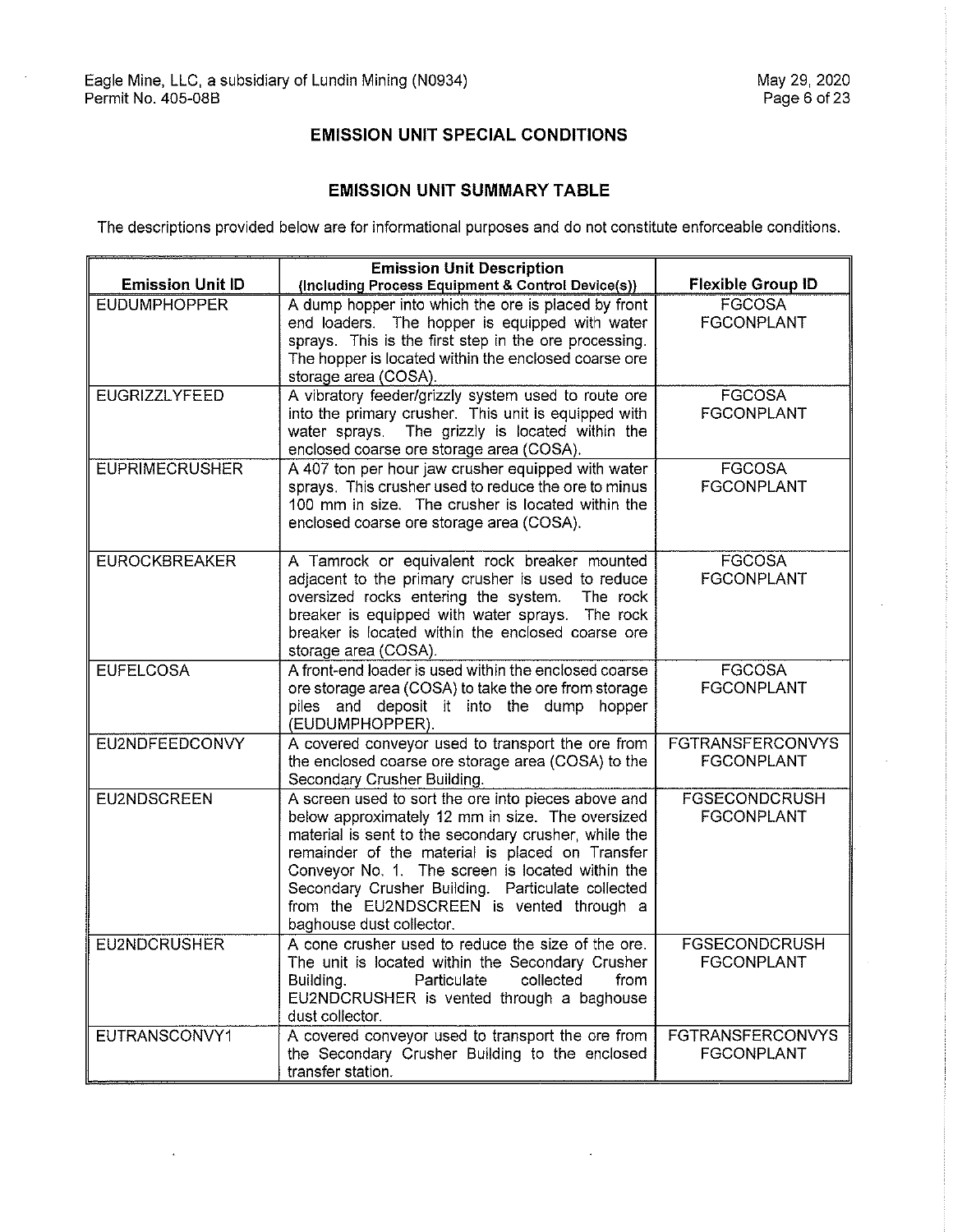$\ddot{\phantom{a}}$ 

|                         | <b>Emission Unit Description</b>                                                                                                                                                                                                                                                                                                                                                               |                                              |
|-------------------------|------------------------------------------------------------------------------------------------------------------------------------------------------------------------------------------------------------------------------------------------------------------------------------------------------------------------------------------------------------------------------------------------|----------------------------------------------|
| <b>Emission Unit ID</b> | (Including Process Equipment & Control Device(s))                                                                                                                                                                                                                                                                                                                                              | <b>Flexible Group ID</b>                     |
| <b>EU3RDSCREEN</b>      | A screen used to sort the ore into pieces above and<br>below approximately 12 mm in size. The oversized<br>material is sent to the tertiary crusher, while the<br>remainder of the material is placed on Transfer<br>Conveyor No. 1. The screen is located within the<br>Secondary Crusher Building. Particulate collected<br>from EU3RDSCREEN is vented through a baghouse<br>dust collector. | <b>FGSECONDCRUSH</b><br><b>FGCONPLANT</b>    |
| <b>EU3RDCRUSHER</b>     | A cone crusher used to reduce the ore to minus<br>approximately 12 mm in size. The unit is located<br>within the Secondary Crusher Building. Particulate<br>collected from EU3RDCRUSHER is vented through<br>a baghouse dust collector.                                                                                                                                                        | <b>FGSECONDCRUSH</b><br><b>FGCONPLANT</b>    |
| <b>EURECIRCCONVYS</b>   | A covered conveyor used to transport the ore from<br>the secondary and tertiary crushers to the enclosed<br>transfer station and a covered conveyor used to<br>recirculate the ore back to the tertiary crusher screen<br>(EU3RDSCREEN).                                                                                                                                                       | <b>FGTRANSFERCONVYS</b><br><b>FGCONPLANT</b> |
| EUTRANSCONVY2           | A covered conveyor used to transport the ore from<br>the enclosed transfer station into the Mill Building.                                                                                                                                                                                                                                                                                     | <b>FGTRANSFERCONVYS</b><br>FGCONPLANT        |
| <b>EUFINEORESTORAGE</b> | Three 2000 tonne (metric ton) capacity fine ore<br>storage bins. The bins are located within the Mill<br>Building. Particulate emissions from the bins and the<br>drop points will be controlled by a baghouse dust<br>collector.                                                                                                                                                              | <b>FGCONPLANT</b>                            |
| <b>EUCONDROP</b>        | Nickel concentrate will drop onto a short shuttle<br>conveyor that will distribute concentrate evenly<br>across the loadout pile. Copper concentrate will<br>discharge from the filter directly to the loadout pile via<br>chute.                                                                                                                                                              | <b>FGCONPLANT</b>                            |
| <b>EULOAD</b>           | Rail car loading of copper and nickel bearing<br>concentrate using front end loaders. This activity will<br>take place within the Concentrate Loadout Building.                                                                                                                                                                                                                                | <b>FGCONPLANT</b>                            |
| <b>EUFELCON</b>         | Front end loader traffic within the Concentrate<br>Loadout Building.                                                                                                                                                                                                                                                                                                                           | <b>FGCONPLANT</b>                            |
| <b>EUTRANSFERPTS</b>    | Process fugitive emissions regulated under 40 CFR<br>Part 60 Subpart LL, and located within the enclosed<br>coarse ore storage area (COSA), the Secondary<br>Crusher Building, the enclosed transfer station, the<br>Mill Building, and the Concentrate Loadout Building.                                                                                                                      | FGCONPLANT                                   |
| <b>EUROADWAY</b>        | Fugitive emissions are produced by vehicle traffic<br>entering and exiting the facility.                                                                                                                                                                                                                                                                                                       | <b>FGCONPLANT</b>                            |

Changes to the equipment described in this table are subject to the requirements of R 336.1201, except as allowed by R 336.1278 to R 336.1291.

 $\bar{z}$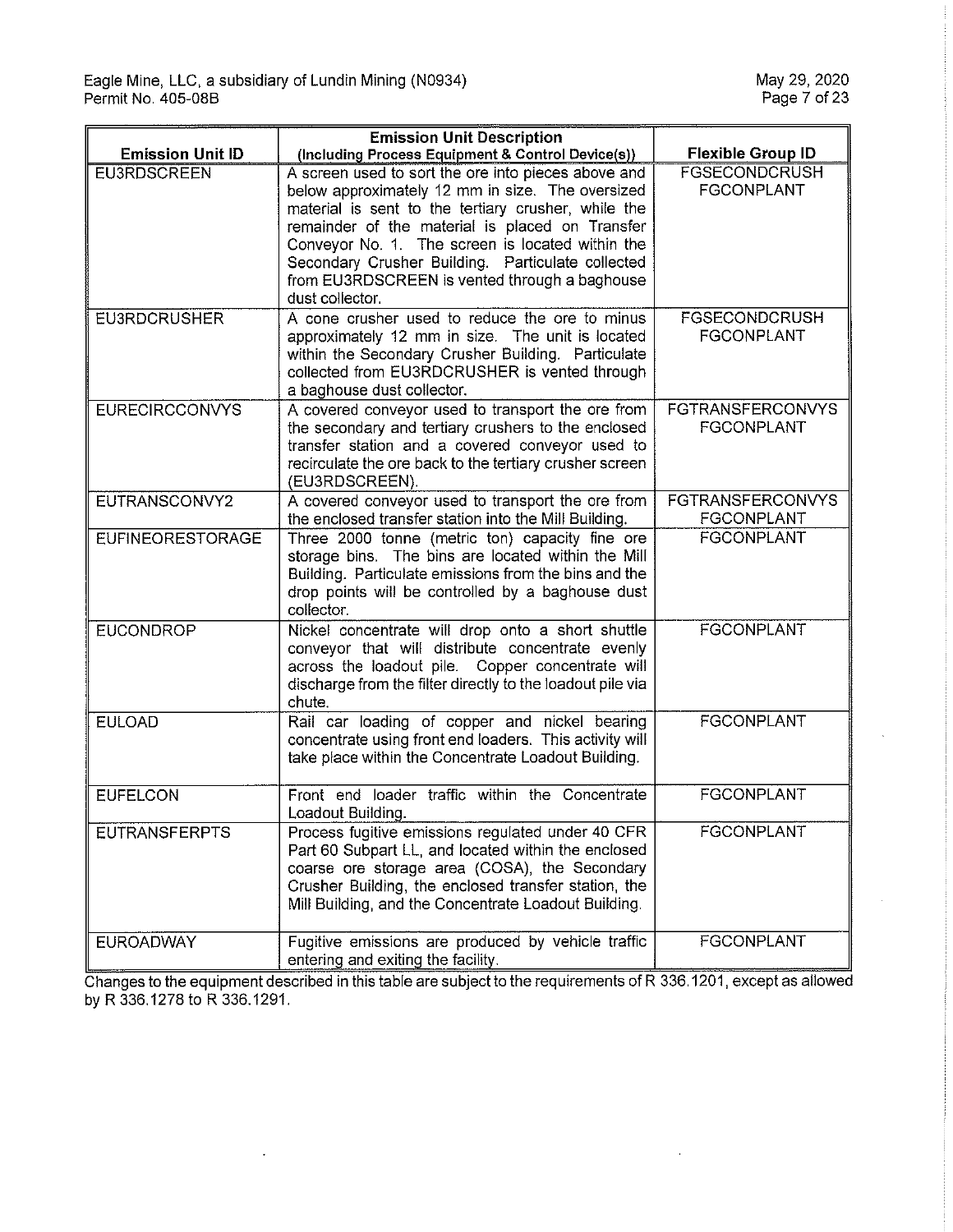# **EUFINEORESTORAGE EMISSION UNIT CONDITIONS**

## **DESCRIPTION**

Three 2000 tonne (metric ton) capacity fine ore storage bins. The bins are located within the Mill Building.

#### **Flexible Group ID:** FGCONPLANT

### **POLLUTION CONTROL EQUIPMENT**

Particulate emissions from the bins and the drop points will be controlled by a baghouse dust collector.

#### **I. EMISSION LIMIT(S)**

| Pollutant                                                                           | Limit                                                         | Time Period /<br>Operating<br>Scenario | <b>Equipment</b>        | Monitoring /<br><b>Testing Method</b> | <b>Underlying</b><br>Applicable<br><b>Requirements</b> |
|-------------------------------------------------------------------------------------|---------------------------------------------------------------|----------------------------------------|-------------------------|---------------------------------------|--------------------------------------------------------|
| 1. PM                                                                               | 0.0035 lbs per<br>$1000$ lbs of<br>exhaust gases <sup>A</sup> | Test Protocol*                         | <b>EUFINEORESTORAGE</b> | General<br> Condition No. 13          | R 336.1331.<br>40 CFR Part 60<br>Subpart LL            |
| 2. P <sub>M10</sub>                                                                 | $0.1$ pph                                                     | Test Protocol*                         | <b>EUFINEORESTORAGE</b> | General                               | 40 CFR 52.21<br>Condition No. 13 Subparts (c) & (d)    |
| $A$ Calculated on a dry gas basis<br>* Test protocol shall determine averaging time |                                                               |                                        |                         |                                       |                                                        |

3. Visible emissions from EUFINEORESTORAGE shall not exceed a six-minute average of 5 percent opacity. **(R 336.1301, R 336.1331, 40 CFR Part 60 Subpart LL)** 

## **II. MATERIAL LIMIT(S)**

NA

### **III. PROCESS/OPERATIONAL RESTRICTION(S)**

1. The permittee shall not operate EUFINEORESTORAGE unless a malfunction abatement plan (MAP) as described in Rule 911(2), for the baghouse dust collector is implemented and maintained. The MAP shall be submitted to the AQD District Supervisor a minimum of 120 days prior to commencement of operation of EUFINEORESTORAGE. The MAP shall, at a minimum, specify the following:

a) A complete preventative maintenance program including identification of the supervisory personnel responsible for overseeing the inspection, maintenance, and repair of air-cleaning devices, a description of the items or conditions that shall be inspected, the frequency of the inspections or repairs, and an identification of the major replacement parts that shall be maintained in inventory for quick replacement b) An identification of the source and air-cleaning device operating variables that shall be monitored to detect a malfunction or failure, the normal operating range of these variables, and a description of the method of monitoring or surveillance procedures.

c) A description of the corrective procedures or operational changes that shall be taken in the event of a malfunction or failure to achieve compliance with the applicable emission limits.

If at any time the MAP fails to address or inadequately addresses an event that meets the characteristics of a malfunction, the permittee shall amend the MAP within 45 days after such an event occurs. The permittee shall also amend the MAP within 45 days, if new equipment is installed or upon request from the District Supervisor. The permittee shall submit the MAP and any amendments to the MAP to the AQD District Supervisor for review and approval. If the AQD does not notify the permittee within 90 days of submittal, the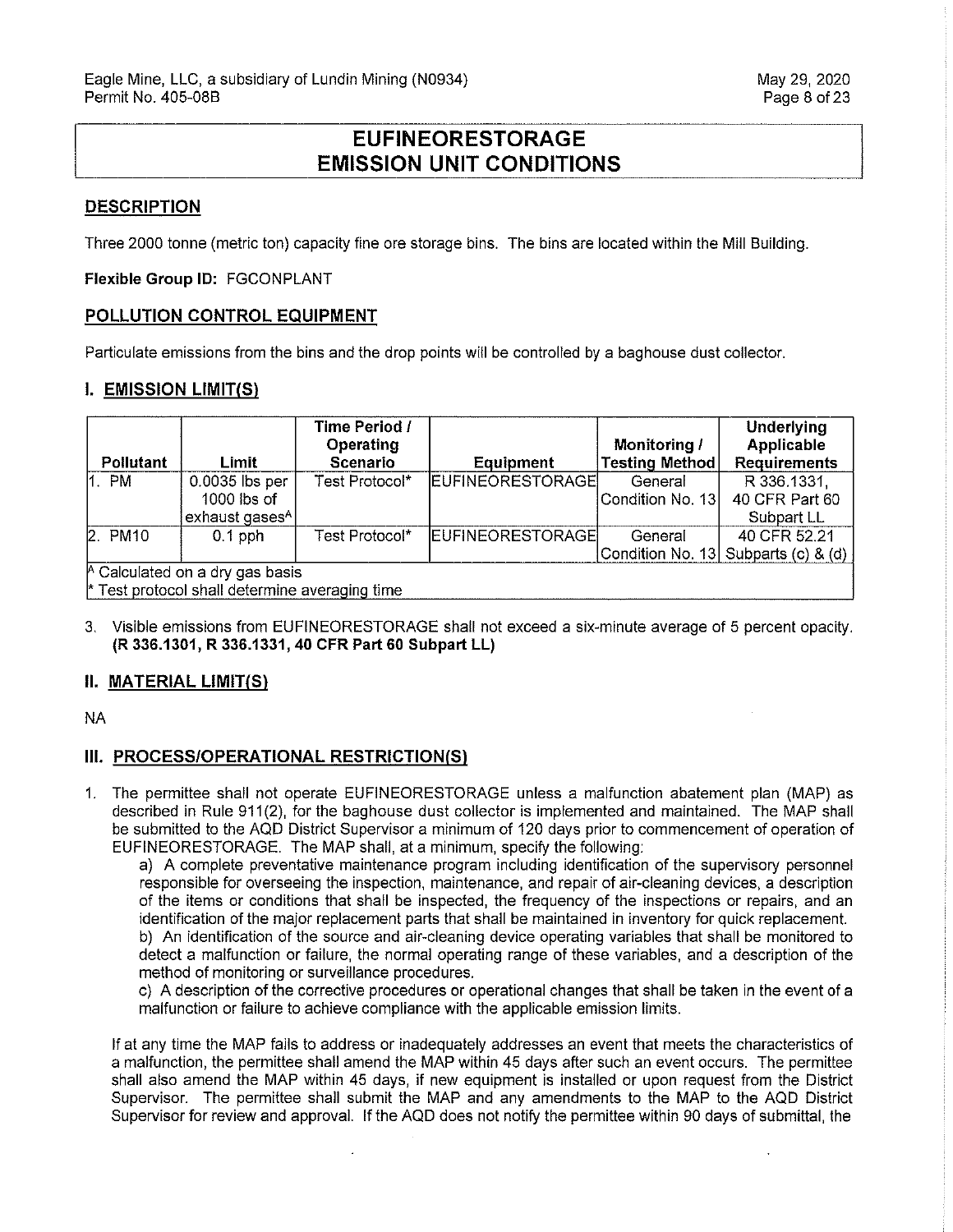MAP or amended MAP shall be considered approved. Until an amended plan is approved, the permittee shall implement corrective procedures or operational changes to achieve compliance with all applicable emission limits. **(R 336.1224, R 336.1225, R 336.1331, R 336.1910, R 336.1911, 40 CFR 52.21(c) & (d), 40 CFR Part 60 Subpart LL)** 

## **IV. DESIGN/EQUIPMENT PARAMETER(S)**

- 1. The permittee shall not operate any storage bin and/or diverter gate in EUFINEORESTORAGE unless the baghouse dust collector is installed, maintained, and operated in a satisfactory manner. **(R 336.1224, R 336.1225, R 336.1331, R 336.1910, 40 CFR 52.21(c) & (d), 40 CFR Part 60 Subpart LL)**
- 2. Each storage bin, diverter gate, and drop point portion of EUFINEORESTORAGE shall be located within an enclosed building. **(R 336.1224, R 336.1225, 40 CFR 52.21(c) & (d))**
- 3. The permittee shall not operate EUFINEORESTORAGE unless a gauge, which measures the pressure drop across the fabric filter collector and sounds an alarm when the pressure drop is outside the range recommended by the manufacturer, is installed, maintained and operated in a satisfactory manner. **(R 336.1224, R 336.1225, R 336.1301, R 336.1331, R 336.1910, 40 CFR 52.21(c) & (d), 40 CFR Part 60 Subpart LL)**

### **V. TESTING/SAMPLING**

Records shall be maintained on file for a period of five years. **(R 336.1201(3))** 

- 1. Within 60 days after achieving the maximum production rate, but not later than 180 days after commencement of trial operation of EUFINEORESTORAGE, the permittee shall evaluate visible emissions from EUFINEORESTORAGE, as required by federal Standards of Performance for New Stationary Sources, at owner's expense, in accordance with 40 CFR Part 60 Subparts A and LL. Verification of visible emissions includes the submittal of a complete report of opacity observations to the AQD within 45 days following the last date of the evaluation. **(R 336.1301, 40 CFR Part 60 Subparts A & LL)**
- 2. Within 60 days after achieving the maximum production rate, but not later than 180 days after commencement of trial operation of EUFINEORESTORAGE, the permittee shall verify PM emission rates from EUFINEORESTORAGE, as required by federal Standards of Performance for New Stationary Sources, by testing at owner's expense, in accordance with 40 CFR Part 60 Subparts A and LL. Stack testing procedures and the location of stack testing ports shall be in accordance with the applicable federal Reference Methods, 40 CFR Part 60 Appendix A. No less than 60 days prior to testing, the permittee shall submit a complete test plan to the AQD. The AQD must approve the final plan prior to testing. Verification of emission rates includes the submittal of a complete report of the test results to the AQD within 45 days following the last date of the test. **(R 336.1331, 40 CFR Part 60 Subparts A & LL)**

### **VI. MONITORING/RECORDKEEPING**

Records shall be maintained on file for a period of five years. **(R 336.1201(3))** 

- 1. The permittee shall complete all required calculations in a format acceptable to the AQD District Supervisor and make them available by the 15th day of the calendar month, for the previous calendar month, unless otherwise specified in any monitoring/recordkeeping special condition. **(R 336.1224, R 336.1225, 40 CFR 52.21 (c)** & **(d))**
- 2. The permittee shall keep the following information on a monthly basis for EUFINEORESTORAGE:
	- a) PM10 emission calculations determining the monthly emission rate in tons per calendar month.
	- b) PM10 emission calculations determining the annual emission rate in tons per 12-month rolling time period as determined at the end of each calendar month.

The permittee shall keep the records on file, in a format acceptable to the AQD District Supervisor, and make them available to the Department upon request. **(R 336.1224, R 336.1225, 40 CFR 52.21(c) & (d))**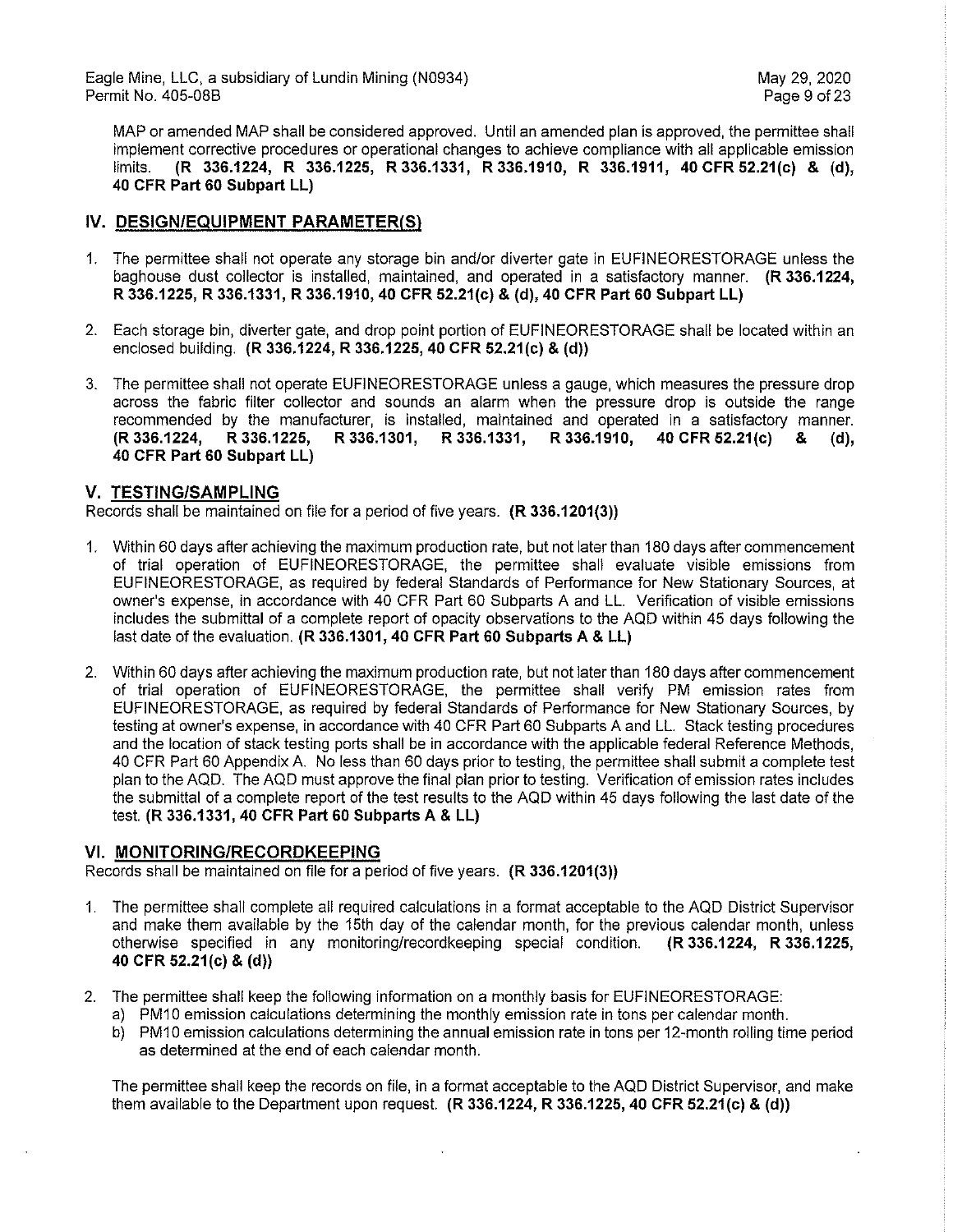## **VII. REPORTING**

1. The permittee shall provide written notification of construction and operation to comply with the federal Standards of Performance for New Stationary Sources, 40 CFR 60.7. The permittee shall submit this notification to the AQD District Supervisor within the time frames specified in 40 CFR 60.7. **(40 CFR 60.7)** 

### **VIII. STACK/VENT RESTRICTION(S)**

The exhaust gases from the stacks listed in the table below shall be discharged unobstructed vertically upwards to the ambient air unless otherwise noted:

| <b>Stack &amp; Vent ID</b> | <b>Maximum Exhaust</b><br>Diameter /<br><b>Dimensions</b><br>(inches) | Minimum Height<br><b>Above Ground</b><br>(feet) | <b>Underlying Applicable</b><br><b>Requirements</b> |
|----------------------------|-----------------------------------------------------------------------|-------------------------------------------------|-----------------------------------------------------|
| 1. SVFINEORESTORAGE        | 14.0                                                                  | 125.0                                           | R 336.1225,<br>40 CFR 52.21(c) & (d)                |

## **IX. OTHER REQUIREMENT(S)**

1. The permittee shall comply with all provisions of the federal Standards of Performance for New Stationary Sources as specified in 40 CFR Part 60 Subparts A and LL, as they apply to EUFINEORESTORAGE. **(40 CFR Part 60 Subparts A & LL)** 

 $\bar{z}$ 

#### **Footnotes:**

 $\ddot{\phantom{a}}$ 

<sup>1</sup> This condition is state only enforceable and was established pursuant to Rule 201(1)(b).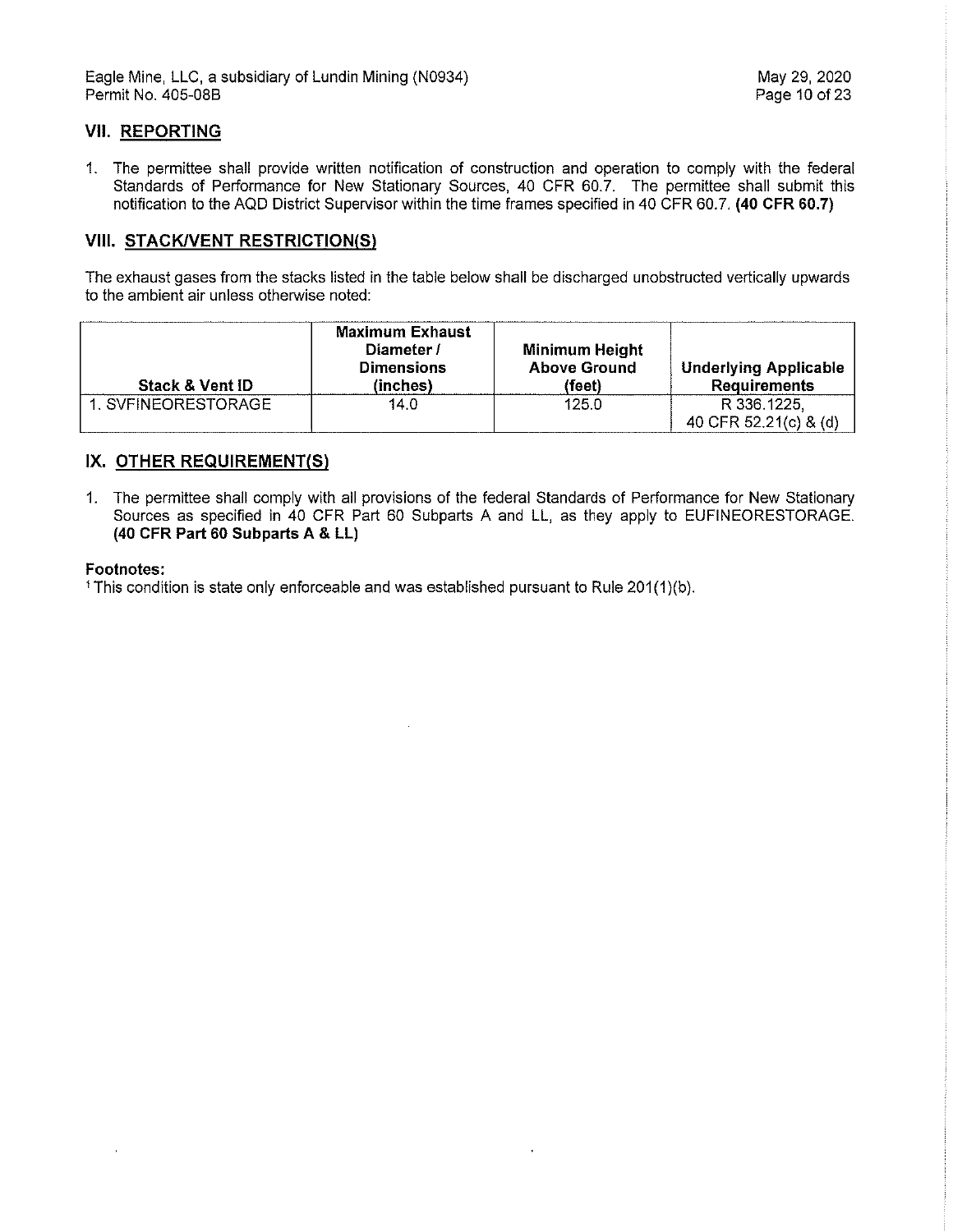# **EULOAD EMISSION UNIT CONDITIONS**

#### **DESCRIPTION**

Rail car loading of copper and nickel bearing concentrate using front end loaders. This activity will take place within the Concentrate Loadout Building.

**Flexible Group ID:** FGCONPLANT

#### **POLLUTION CONTROL EQUIPMENT**

NA

#### I. **EMISSION LIMIT(S)**

1. Visible emissions from EU LOAD shall not exceed a six-minute average of 10 percent opacity. **(R 336.1301, R 336.1303, 40 CFR 52.21 (c) & (d), 40 CFR Part 60 Subpart LL)** 

#### **II. MATERIAL LIMIT(S)**

NA

### **III. PROCESS/OPERATIONAL RESTRICTION(S)**

NA

### **IV. DESIGN/EQUIPMENT PARAMETER(Sl**

1. All copper and nickel bearing concentrate loading via front end loaders shall take place within an enclosed building. **(R 336.1224, R 336.1225, 40 CFR 52.21(c) & (d))** 

#### **V. TESTING/SAMPLING**

Records shall be maintained on file for a period of five years. **(R 336.1201(3))** 

1. Within 60 days after achieving the maximum production rate, but not later than 180 days after commencement of trial operation of EULOAD, the permittee shall evaluate visible emissions from EU LOAD, as required by federal Standards of Performance for New Stationary Sources, at owner's expense, in accordance with 40 CFR Part 60 Subparts A and LL. Verification of visible emissions includes the submittal of a complete report cf opacity observations to the AQD within 45 days following the last date of the evaluation. **(R 336.1301, 40 CFR Part 60 Subparts A & LL)** 

#### **VI. MONITORING/RECORDKEEPING**

Records shall be maintained on file for a period of five years. **(R 336.1201(3))** 

NA

### **VII. REPORTING**

1. The permittee shall provide written notification of construction and operation to comply with the federal Standards of Performance for New Stationary Sources, 40 CFR 60.7. The permittee shall submit this notification to the AQD District Supervisor within the time frames specified in 40 CFR 60.7. **(40 CFR 60.7)**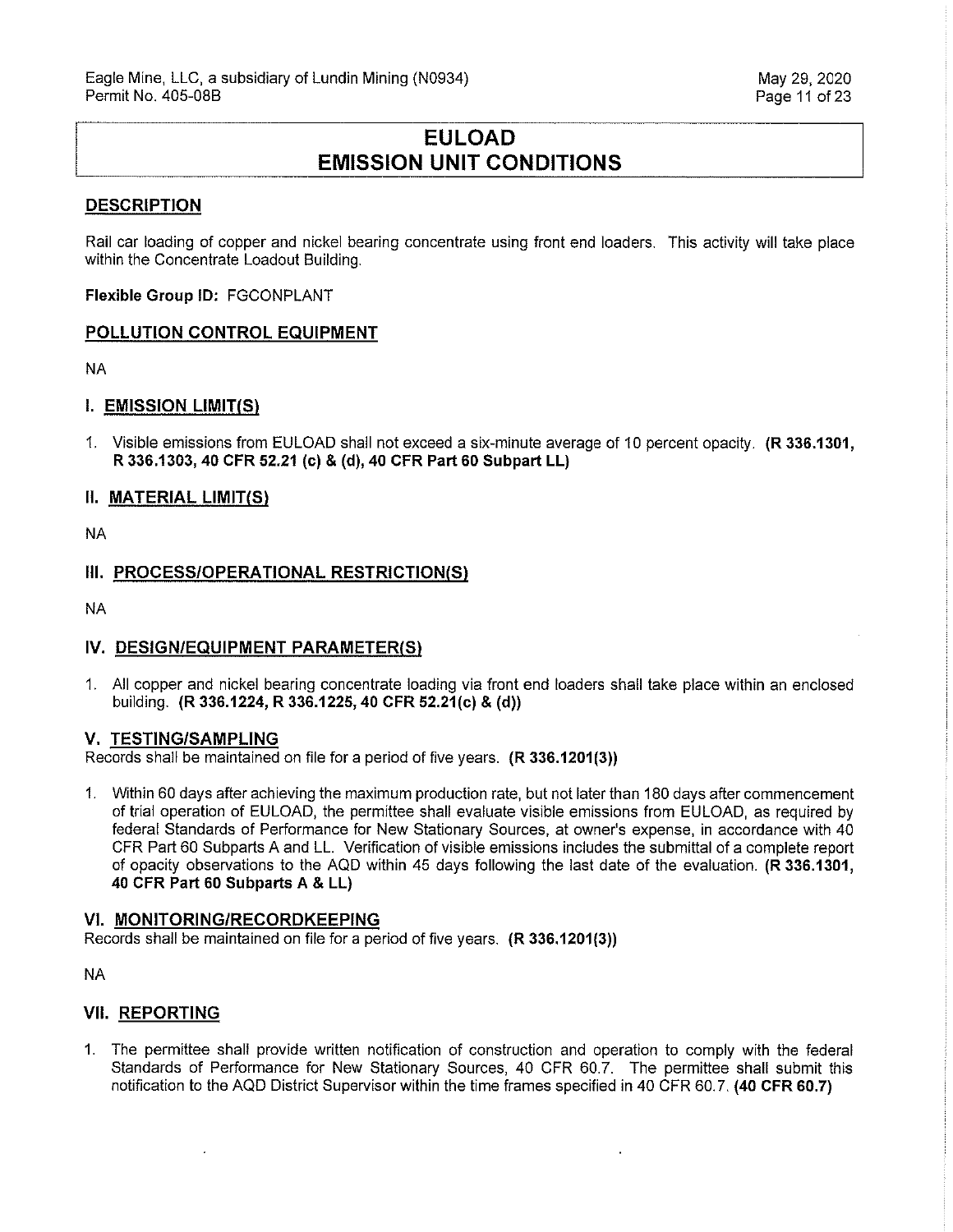l,

## **VIII. STACK/VENT RESTRICTION(S)**

1. The exhaust gases from EULOAD shall not be captured and discharged through a dedicated stack to the ambient air at any time. **(R 336.1224, R 336.1225, 40 CFR 52.21(c) & (d))** 

## **IX. OTHER REQUIREMENT(S)**

1. The permittee shall comply with all provisions of the federal Standards of Performance for New Stationary Sources as specified in 40 CFR Part 60 Subparts A and LL, as they apply to EULOAD. **(40 CFR Part 60 Subparts A & LL)** 

#### **Footnotes:**

<sup>1</sup> This condition is state only enforceable and was established pursuant to Rule 201(1)(b).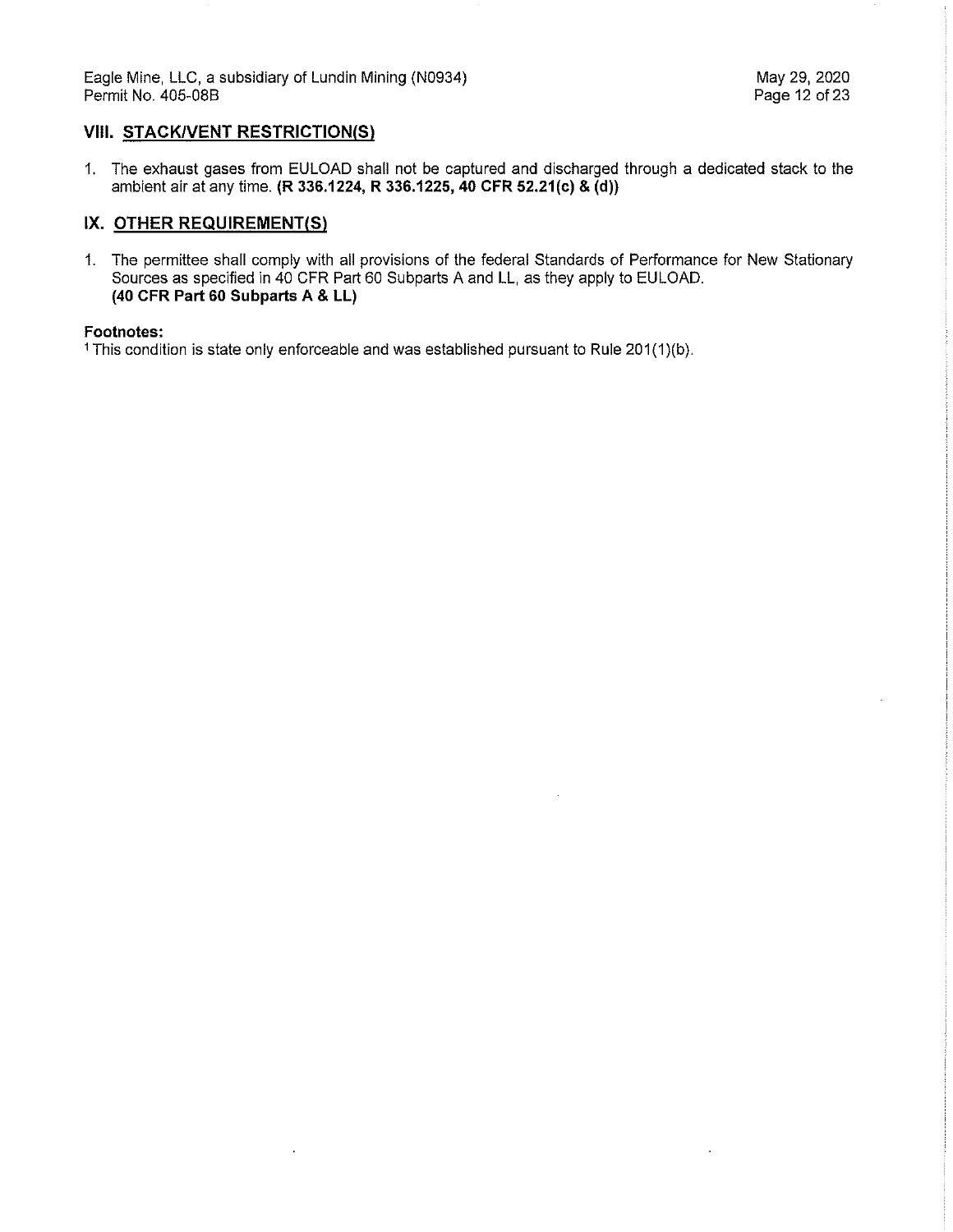$\hat{\mathcal{A}}$ 

# **FLEXIBLE GROUP SPECIAL CONDITIONS**

## **FLEXIBLE GROUP SUMMARY TABLE**

The descriptions provided below are for informational purposes and do not constitute enforceable conditions.

|                          |                                                      | <b>Associated</b>        |
|--------------------------|------------------------------------------------------|--------------------------|
| <b>Flexible Group ID</b> | <b>Flexible Group Description</b>                    | <b>Emission Unit IDs</b> |
| <b>FGCOSA</b>            | All receiving and crushing activities located within | <b>EUDUMPHOPPER</b>      |
|                          | the enclosed coarse ore storage area (COSA).         | <b>EUGRIZZLYFEED</b>     |
|                          | Particulate emissions from these activities are      | <b>EUPRIMECRUSHER</b>    |
|                          | controlled by water sprays.                          | <b>EUROCKBREAKER</b>     |
|                          |                                                      | <b>EUFELCOSA</b>         |
| <b>FGTRANSFERCONVYS</b>  | Covered conveyors used to transport ore, copper      | EU2NDFEEDCONVY           |
|                          | bearing concentrate, and nickel bearing concentrate  | EUTRANSCONVY1            |
|                          | between the various buildings at the facility.       | <b>EURECIRCCONVYS</b>    |
|                          |                                                      | EUTRANSCONVY2            |
| <b>FGSECONDCRUSH</b>     | All crushing and screening activities located within | <b>EU2NDSCREEN</b>       |
|                          | the Secondary Crusher Building.<br>Particulate       | <b>EU2NDCRUSHER</b>      |
|                          | emissions from these activities are controlled by a  | <b>EU3RDSCREEN</b>       |
|                          | baghouse dust collector.                             | <b>EU3RDCRUSHER</b>      |
| <b>FGCONPLANT</b>        | All permitted process equipment and activities       | <b>EUDUMPHOPPER</b>      |
|                          | associated with the copper and nickel ore            | <b>EUGRIZZLYFEED</b>     |
|                          | concentration facility.                              | <b>EUPRIMECRUSHER</b>    |
|                          |                                                      | <b>EUROCKBREAKER</b>     |
|                          |                                                      | <b>EUFELCOSA</b>         |
|                          |                                                      | EU2NDFEEDCONVY           |
|                          |                                                      | <b>EU2NDSCREEN</b>       |
|                          |                                                      | EU2NDCRUSHER             |
|                          |                                                      | EUTRANSCONVY1            |
|                          |                                                      | <b>EURECIRCCONVYS</b>    |
|                          |                                                      | <b>EU3RDSCREEN</b>       |
|                          |                                                      | <b>EU3RDCRUSHER</b>      |
|                          |                                                      | EUTRANSCONVY2            |
|                          |                                                      | <b>EUFINEORESTORAGE</b>  |
|                          |                                                      | <b>EUCONDROP</b>         |
|                          |                                                      | <b>EULOAD</b>            |
|                          |                                                      | <b>EUFELCON</b>          |
|                          |                                                      | <b>EUTRANSFERPTS</b>     |
|                          |                                                      | <b>EUROADWAY</b>         |

 $\bar{\mathbf{r}}$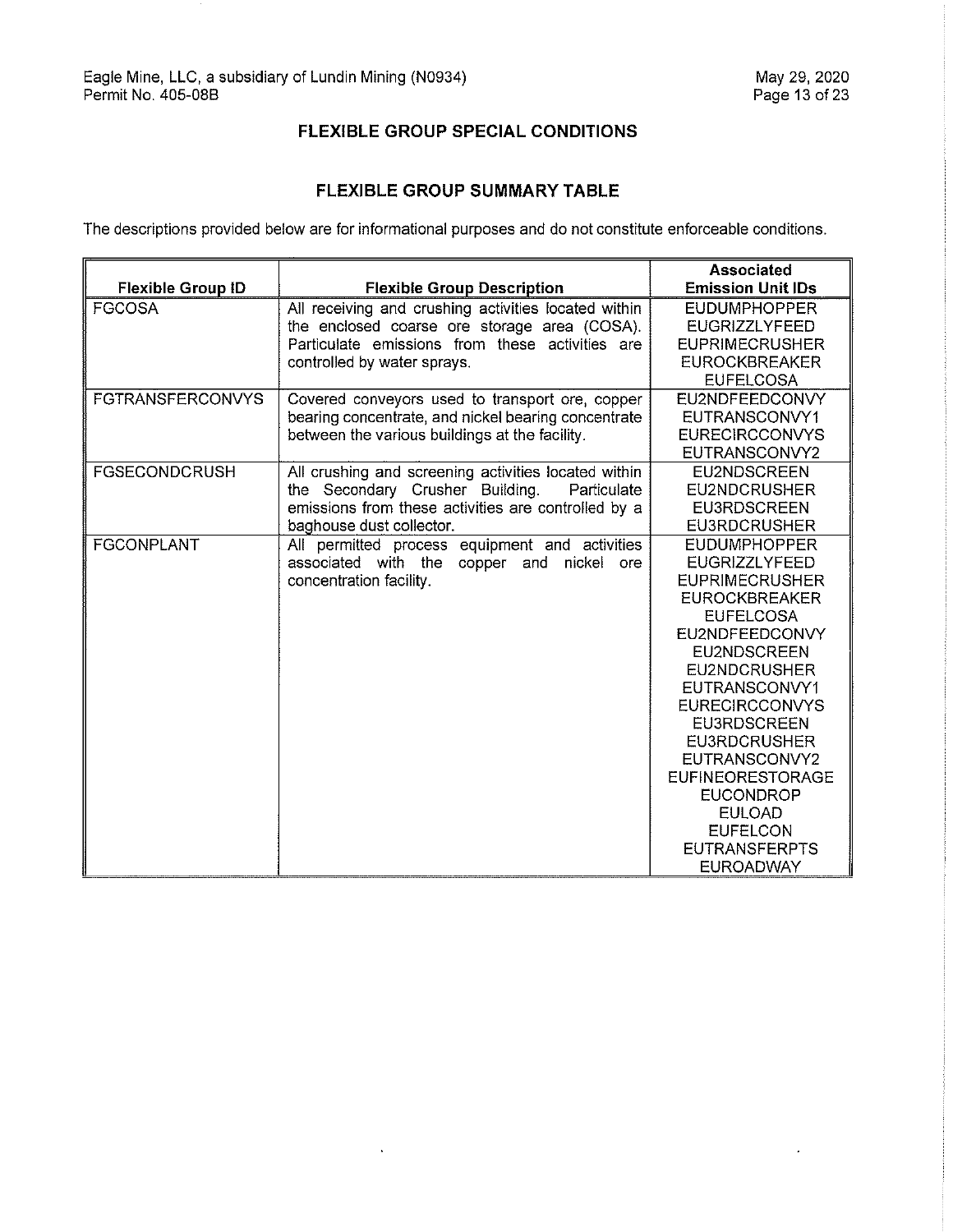# **FGCOSA FLEXIBLE GROUP CONDITIONS**

#### **DESCRIPTION**

All receiving and crushing activities located within the enclosed coarse ore storage area (GOSA).

**Emission Unit:** EUDUMPHOPPER, EUGRIZZL YFEED, EUPRIMECRUSHER, EUROCKBREAKER, EUFELCOSA

#### **POLLUTION CONTROL EQUIPMENT**

Particulate emissions from these activities are controlled by water sprays.

#### **I. EMISSION LIMIT(S)**

- 1. Visible emissions from EUDUMPHOPPER shall not exceed a six-minute average of 10 percent opacity. **(R 336.1301, R 336.1303, 40 CFR Part 60 Subpart LL)**
- 2. Visible emissions from EUGRIZZL YFEED shall not exceed a six-minute average of 10 percent opacity. **(R 336.1301, R 336.1303, 40 CFR Part 60 Subpart LL)**
- 3. Visible emissions from EUPRIMECRUSHER shall not exceed a six-minute average of 1O percent opacity. **(R 336.1301, R 336.1303, 40 CFR Part 60 Subpart LL)**
- 4. Visible emissions from EUROCKBREAKER shall not exceed a six-minute average of 10 percent opacity. **(R 336.1301, R 336.1303, 40 CFR Part 60 Subpart LL)**

#### **II. MATERIAL LIMIT(S)**

1. The permittee shall not process more than 407 tons of ore through EUDUMPHOPPER per hour. **(R 336.1224, R 336.1225, 40 CFR 52.21(c) & (d))** 

#### **III. PROCESS/OPERATIONAL RESTRICTION(S)**

NA

#### **IV. DESIGN/EQUIPMENT PARAMETER(S)**

- 1. The permittee shall not operate EUDUMPHOPPER unless the water sprays are installed, maintained, and operated in a satisfactory manner. **(R336.1224, R 336.1910, 40 CFR 52.21(c) & (d), 40 CFR Part 60 Subpart LL)**
- 2. The permittee shall not operate EUGRIZZL YFEED unless the water sprays are installed, maintained, and operated in a satisfactory manner. **(R 336.1224, R 336.1910, 40 CFR 52.21(c) & (d), 40 CFR Part 60 Subpart LL)**
- 3. The permittee shall not operate EUPRIMECRUSHER unless the water sprays are installed, maintained, and operated in a satisfactory manner. **(R 336.1224, R 336.1910, 40 CFR 52.21(c) & (d), 40 CFR Part 60 Subpart LL)**
- 4. The permittee shall not operate EUROCKBREAKER unless the water sprays are installed, maintained, and operated in a satisfactory manner. **(R 336.1224, R 336.1910, 40 CFR 52.21(c) & (d), 40 CFR Part 60 Subpart LL)**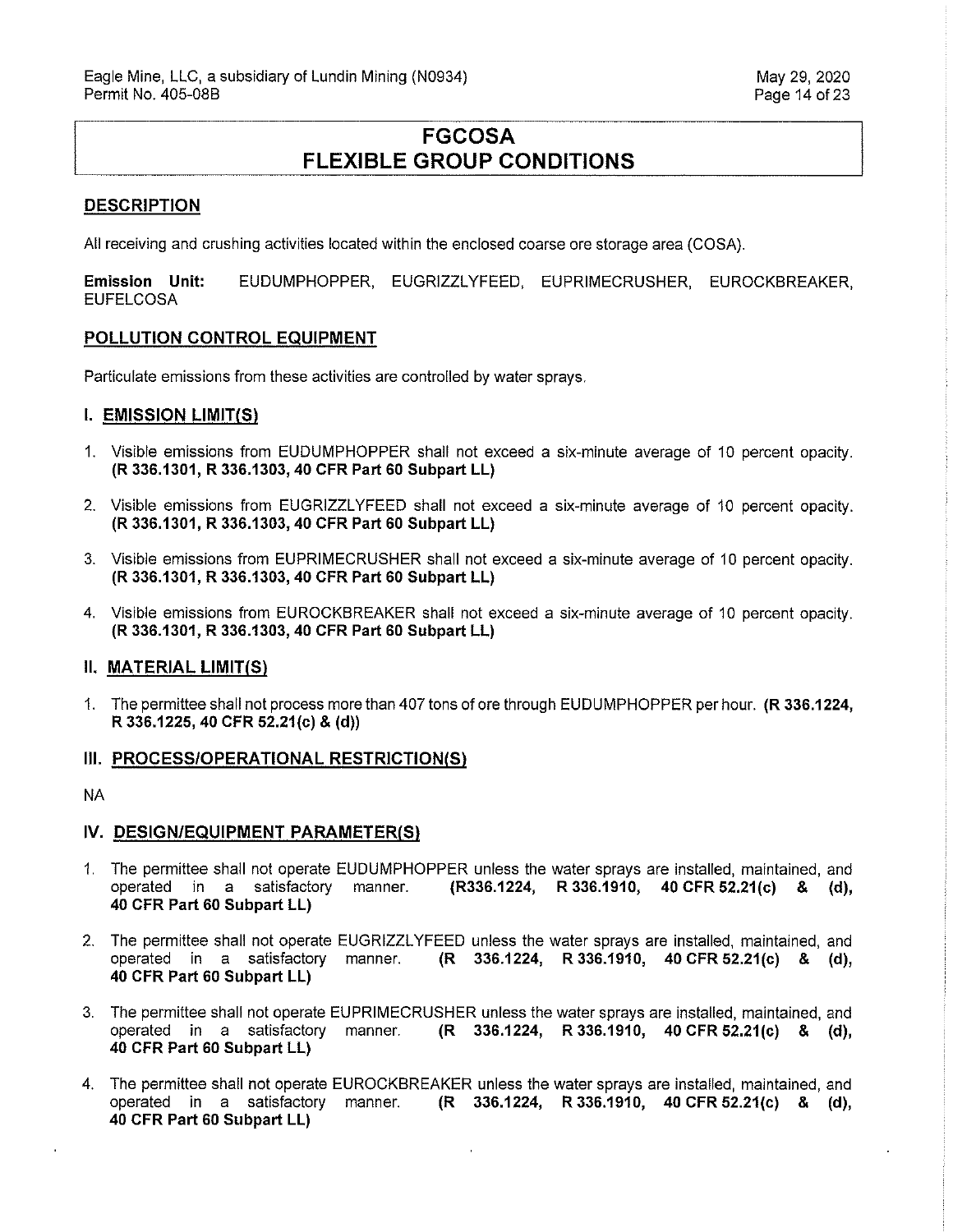Eagle Mine, LLC, a subsidiary of Lundin Mining (N0934) May 29, 2020 Permit No. 405-08B

5. The permittee shall maintain water sprays within the enclosed coarse ore storage area, including in the enclosed truck unloading area, as needed to ensure compliance with the opacity requirements of 40 CFR Part 60 Subpart LL. **(R 336.1224, R 336.1910, 40 CFR 52.21(c) & (d), 40 CFR Part 60 Subpart LL)** 

#### **V. TESTING/SAMPLING**

Records shall be maintained on file for a period of five years. **(R 336.1201(3))** 

1. Within 60 days after achieving the maximum production rate, but not later than 180 days after commencement of trial operation of FGCOSA, the permittee shall evaluate visible emissions from EUDUMPHOPPER, EUGRIZZL YFEED, EUPRIMECRUSHER, EUROCKBREAKER, as required by federal Standards of Performance for New Stationary Sources, at owner's expense, in accordance with 40 CFR Part 60 Subparts A and LL. Verification of visible emissions includes the submittal of a complete report of opacity observations to the AQD within 45 days following the last date of the evaluation. **(R 336.1301, 40 CFR Part 60 Subparts A & LL)** 

#### **VI. MONITORING/RECORDKEEPING**

Records shall be maintained on file for a period of five years. **(R 336.1201(3))** 

- 1. The permittee shall complete all required calculations in a format acceptable to the AQD District Supervisor and make them available by the 15th day of the calendar month, for the previous calendar month, unless otherwise specified in any monitoring/recordkeeping special condition. **(R 336.1224, R 336.1225, 40 CFR 52.21(c) & (d))**
- 2. The permittee shall monitor and record, in a method acceptable to the AQD District Supervisor, the ore feed rate to EUDUMPHOPPER on an hourly and 12-month rolling time period basis, as determined at the end of each calendar month. The permittee shall keep the records on file, in a format acceptable to the AQD District Supervisor, and make them available to the Department upon request. **(R 336.1224, R 336.1225, 40 CFR 52.21(c) & (d))**

### **VII. REPORTING**

1. The permittee shall provide written notification of construction and operation to comply with the federal Standards of Performance for New Stationary Sources, 40 CFR 60.7. The permittee shall submit this notification to the AQD District Supervisor within the time frames specified in 40 CFR 60.7. **(40 CFR 60.7)** 

#### **VIII. STACK/VENT RESTRICTION(S)**

1. The exhaust gases from any portion of FGCOSA shall not be captured and discharged through a dedicated stack to the ambient air at any time. **(R 336.1224, R 336.1225, 40 CFR 52.21(c) & (d))** 

#### **IX. OTHER REQUIREMENT{S)**

1. The permittee shall comply with all provisions of the federal Standards of Performance for New Stationary Sources as specified in 40 CFR Part 60 Subparts A and LL, as they apply to FGCOSA. **(40 CFR Part 60 Subparts A & LL)** 

#### **Footnotes:**

1 This condition is state only enforceable and was established pursuant to Rule 201(1)(b).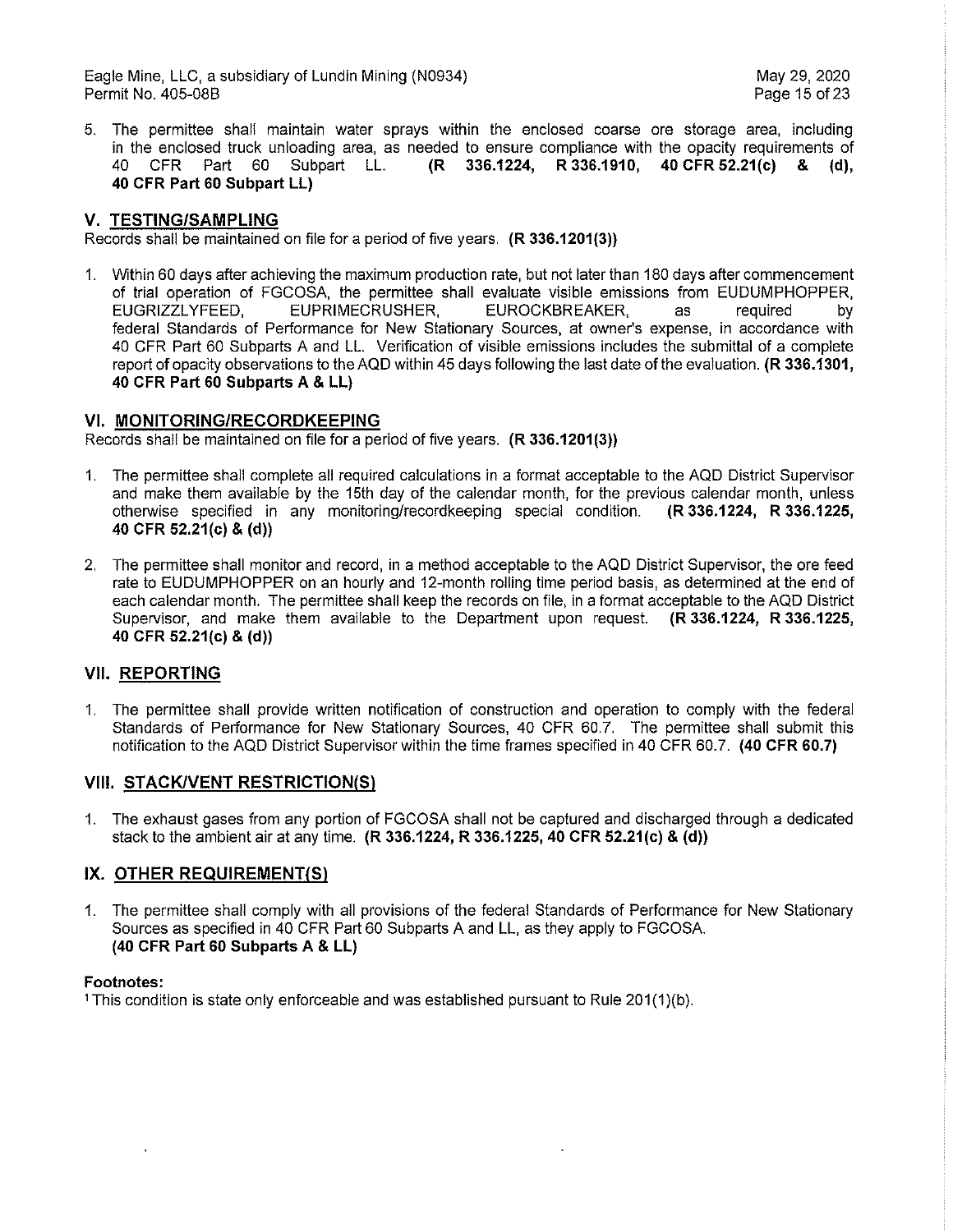# **FGSECONDCRUSH FLEXIBLE GROUP CONDITIONS**

## **DESCRIPTION**

All crushing and screening activities located within the Secondary Crusher Building.

**Emission Unit:** EU2NDSCREEN, EU2NDCRUSHER, EU3RDSCREEN, EU3RDCRUSHER

### **POLLUTION CONTROL EQUIPMENT**

Particulate emissions from these activities are controlled by a baghouse dust collector.

#### **I. EMISSION LIMIT(S)**

| <b>Pollutant</b>                | Limit                                          | Time Period /<br><b>Operating Scenario</b> | <b>Equipment</b>     | Monitoring /<br><b>Testing</b><br>Method | <b>Underlying</b><br>Applicable<br><b>Requirements</b> |  |
|---------------------------------|------------------------------------------------|--------------------------------------------|----------------------|------------------------------------------|--------------------------------------------------------|--|
| $1.$ PM                         | $0.009$ lbs per                                | Test Protocol*                             | FGSECONDCRUSH        | SC V. 2.                                 | R 336.1331,                                            |  |
|                                 | $1000$ lbs of                                  |                                            |                      |                                          | 40 CFR Part 60                                         |  |
|                                 | exhaust gases <sup>A</sup>                     |                                            |                      |                                          | Subpart LL                                             |  |
| $2.$ PM10                       | $0.5$ pph                                      | Test Protocol*                             | <b>FGSECONDCRUSH</b> | SC V. 2.                                 | 40 CFR 52.21                                           |  |
|                                 |                                                |                                            |                      |                                          | Subparts                                               |  |
|                                 |                                                |                                            |                      |                                          | (c) 8 (d)                                              |  |
| A Calculated on a dry gas basis |                                                |                                            |                      |                                          |                                                        |  |
|                                 | * Test protocol shall determine averaging time |                                            |                      |                                          |                                                        |  |

3. Visible emissions from FGSECONDCRUSH shall not exceed a six-minute average of 5 percent opacity. **(R 336.1301, R 336.1303, R 336.1331, 40 CFR Part 60 Subpart LL)** 

### **II. MATERIAL LIMIT(S)**

NA

### **Ill. PROCESS/OPERATIONAL RESTRICTION(S)**

1. The permittee shall not operate any portion of FGSECONDCRUSH unless a malfunction abatement plan  $(MAP)$  as described in Rule 911(2), for the bag house dust collector is implemented and maintained. The MAP shall be submitted to the AQD District Supervisor a minimum of 120 days prior to commencement of operation of FGSECONDCRUSH. The MAP shall, at a minimum, specify the following:

a) A complete preventative maintenance program including identification of the supervisory personnel responsible for overseeing the inspection, maintenance, and repair of air-cleaning devices, a description of the items or conditions that shall be inspected, the frequency of the inspections or repairs, and an identification of the major replacement parts that shall be maintained in inventory for quick replacement.

b) An identification of the source and air-cleaning device operating variables that shall be monitored to detect a malfunction or failure, the normal operating range of these variables, and a description of the method of monitoring or surveillance procedures.

c) A description of the corrective procedures or operational changes that shall be taken in the event of a malfunction or failure to achieve compliance with the applicable emission limits.

If at any time the MAP fails to address or inadequately addresses an event that meets the characteristics of a malfunction, the permittee shall amend the MAP within 45 days after such an event occurs. The permittee shall also amend the MAP within 45 days, if new equipment is installed or upon request from the District Supervisor. The permittee shall submit the MAP and any amendments to the MAP to the AQD District Supervisor for review and approval. If the AQD does not notify the permittee within 90 days of submittal, the MAP or amended MAP shall be considered approved. Until an amended plan is approved, the permittee shall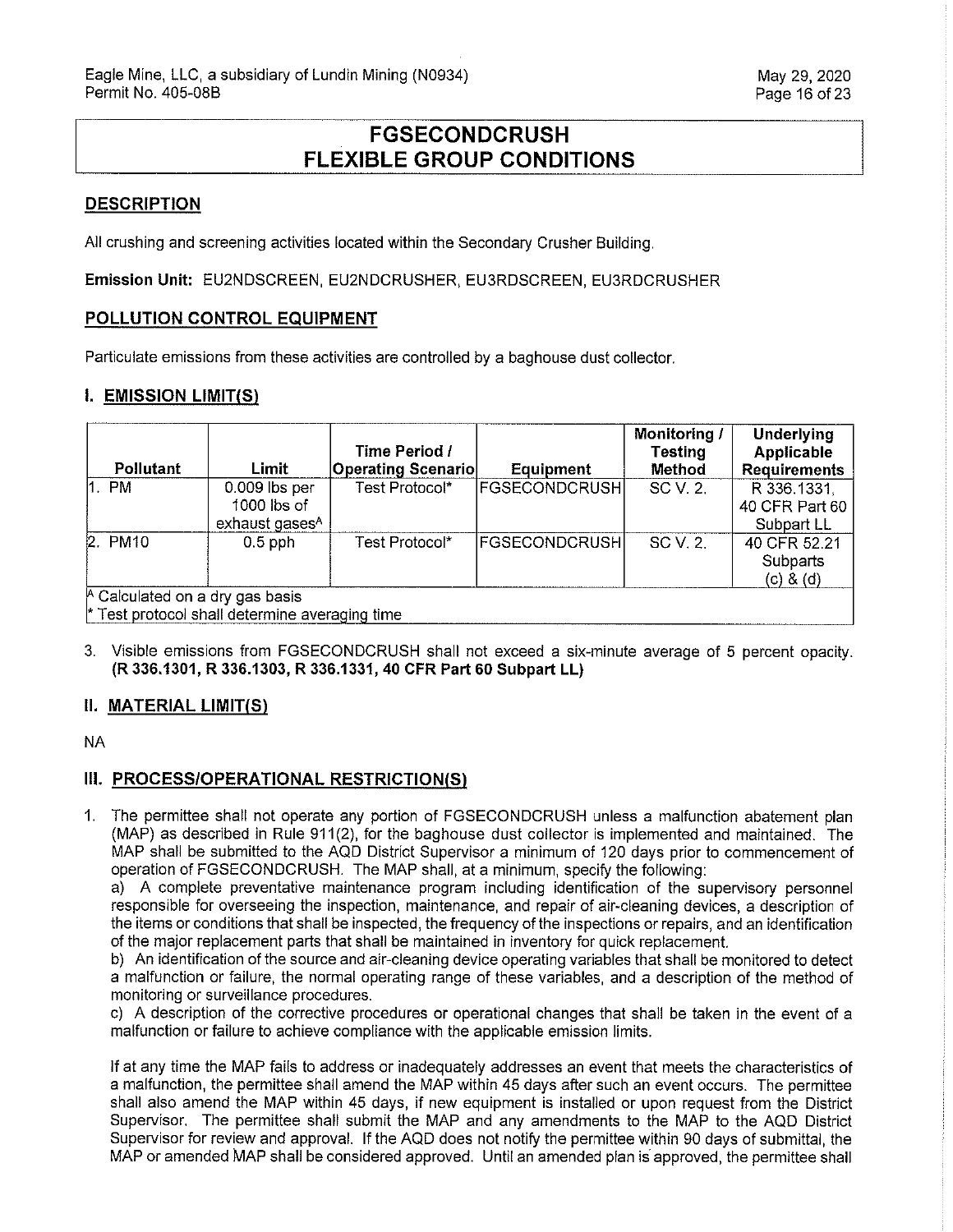implement corrective procedures or operational changes to achieve compliance with all applicable emission limits. **(R 336.1224, R 336.1225, R 336.1331, R 336.1910, R 336.1911, 40 CFR 52.21(c) & (d), 40 CFR Part 60 Subpart LL)** 

## **IV. DESIGN/EQUIPMENT PARAMETER(S)**

- 1. The permittee shall not operate any screen and/or crusher portion of FGSECONDCRUSH unless the baghouse dust collector is installed, maintained, and operated in a satisfactory manner. **(R 336.1224, R 336.1225, R 336.1331, R 336.1910, 40 CFR 52.21(c) & (d), 40 CFR Part 60 Subpart LL)**
- 2. Each screen and crusher portion of FGSECONDCRUSH shall be located within an enclosed building. **(R 336.1224, R 336.1225, 40 CFR 52.21(c) & (d))**
- 3. The permittee shall not operate FGSECONDCRUSH unless a gauge, which measures the pressure drop across the fabric filter collector and sounds an alarm when the pressure drop is outside the range recommended by the manufacturer, is installed, maintained, and operated in a satisfactory manner.<br>(R 336.1224, R 336.1225, R 336.1301, R 336.1331, R 336.1910, 40 CFR 52.21(c) & (d), **(R 336.1224, R 336.1225, R 336.1301, R 336.1331, R 336.1910, 40 CFR 52.21(c) & (d), 40 CFR Part 60 Subpart LL)**

### **V. TESTING/SAMPLING**

Records shall be maintained on file for a period of five years. **(R 336.1201(3))** 

- 1. Within 60 days after achieving the maximum production rate, but not later than 180 days after commencement of trial operation of FGSECONDCRUSH, the permittee shall evaluate visible emissions from FGSECONDCRUSH, as required by federal Standards of Performance for New Stationary Sources, at owner's expense, in accordance with 40 CFR Part 60 Subparts A and LL. Verification of visible emissions includes the submittal of a complete report of opacity observations to the AQD within 45 days following the last date of the evaluation. **(R 336.1301, 40 CFR Part 60 Subparts A & LL)**
- 2. Within 60 days after achieving the maximum production rate, but not later than 180 days after commencement of trial operation of FGSECONDCRUSH, the permittee shall verify PM emission rates from FGSECONDCRUSH, as required by federal Standards of Performance for New Stationary Sources, by testing at owner's expense, in accordance with 40 CFR Part 60 Subparts A and LL. Stack testing procedures and the location of stack testing ports shall be in accordance with the applicable federal Reference Methods, 40 CFR Part 60 Appendix A. No less than 60 days prior to testing, the permittee shall submit a complete test plan to the AQD. The AQD must approve the final plan prior to testing. Verification of emission rates includes the submittal of a complete report of the test results to the AQD within 45 days following the last date of the test. **(R 336.1331, 40 CFR Part 60 Subpart LL)**

### **VI. MONITORING/RECORDKEEPING**

Records shall be maintained on file for a period of five years. **(R 336.1201(3))** 

- 1. The permittee shall complete all required calculations in a format acceptable to the AQD District Supervisor and make them available by the 15th day of the calendar month, for the previous calendar month, unless otherwise specified in any monitoring/recordkeeping special condition. **(R 336.1224, R 336.1225, 40 CFR 52.21 (c)** & **(d))**
- 2. The permittee shall keep the following information on a monthly basis for FGSECONDCRUSH:
	- a) PM10 emission calculations determining the monthly emission rate in tons per calendar month.
	- b) PM10 emission calculations determining the annual emission rate in tons per 12-month rolling time period as determined at the end of each calendar month.

The permittee shall keep the records on file, in a format acceptable to the AQD District Supervisor, and make them available to the Department upon request. **(R 336.1224, R 336.1225, 40 CFR 52.21(c) & (d))**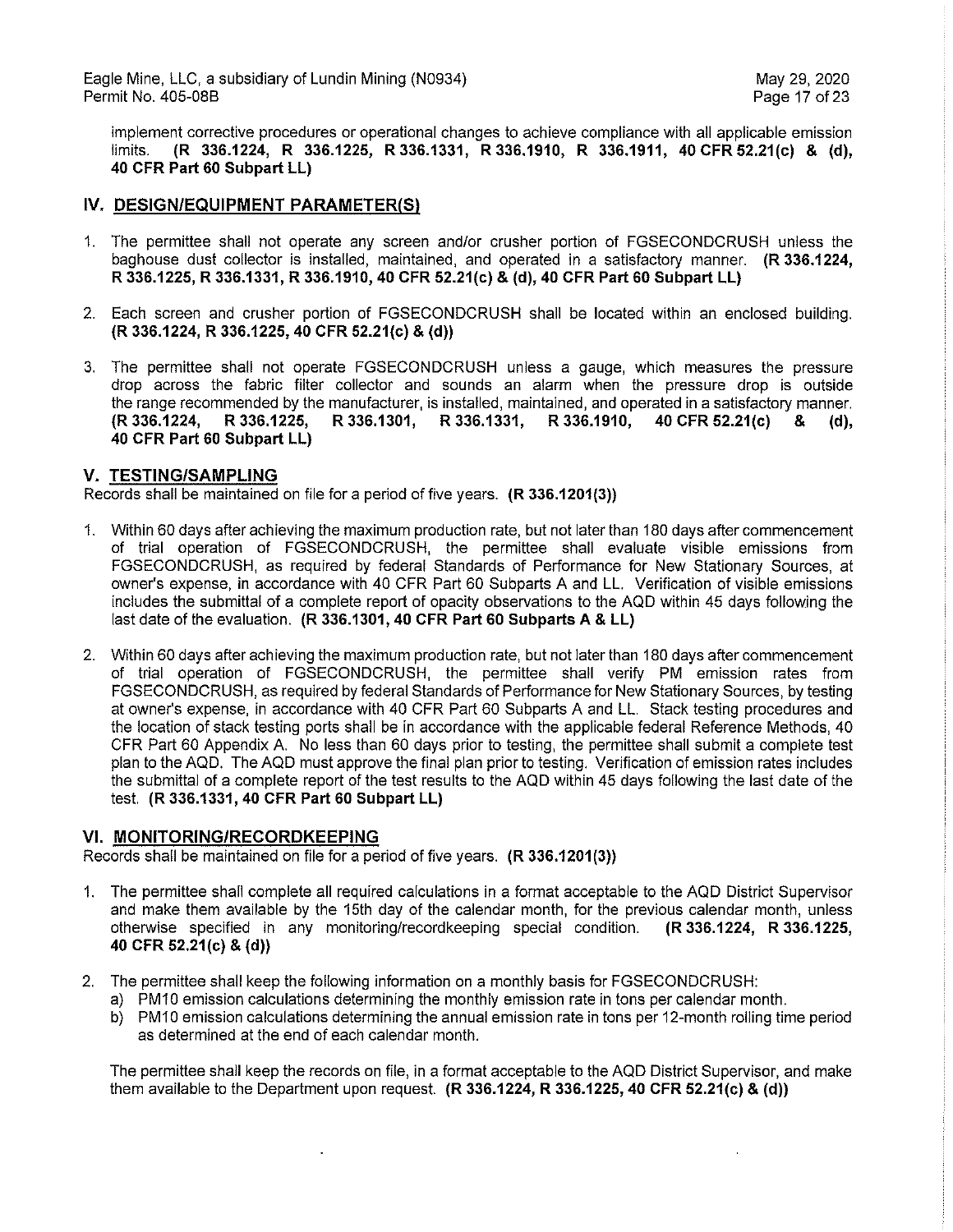## **VII. REPORTING**

1. The permittee shall provide written notification of construction and operation to comply with the federal Standards of Performance for New Stationary Sources, 40 CFR 60.7. The permittee shall submit this notification to the AQD District Supervisor within the time frames specified in 40 CFR 60.7. **(40 CFR 60.7)** 

### **VIII. STACK/VENT RESTRICTION(S)**

The exhaust gases from the stacks listed in the table below shall be discharged unobstructed vertically upwards to the ambient **air** unless otherwise noted:

| <b>Stack &amp; Vent ID</b> | <b>Maximum Exhaust</b><br>Diameter /<br><b>Dimensions</b><br>(inches) | Minimum Height<br><b>Above Ground</b><br>(feet) | <b>Underlying Applicable</b><br><b>Requirements</b> |
|----------------------------|-----------------------------------------------------------------------|-------------------------------------------------|-----------------------------------------------------|
| 1. SV2NDCRUSHER            | 30.0                                                                  | 65.5                                            | R 336.1225.                                         |
|                            |                                                                       |                                                 | 40 CFR 52,21(c) & (d)                               |

### **IX. OTHER REQUIREMENT(S)**

1. The permittee shall comply with all provisions of the federal Standards of Performance for New Stationary Sources as specified in 40 CFR Part 60 Subparts A and LL, as they apply to FGSECONDCRUSH. **(40 CFR Part 60 Subparts A & LL)** 

#### **Footnotes:**

<sup>1</sup> This condition is state only enforceable and was established pursuant to Rule 201(1)(b).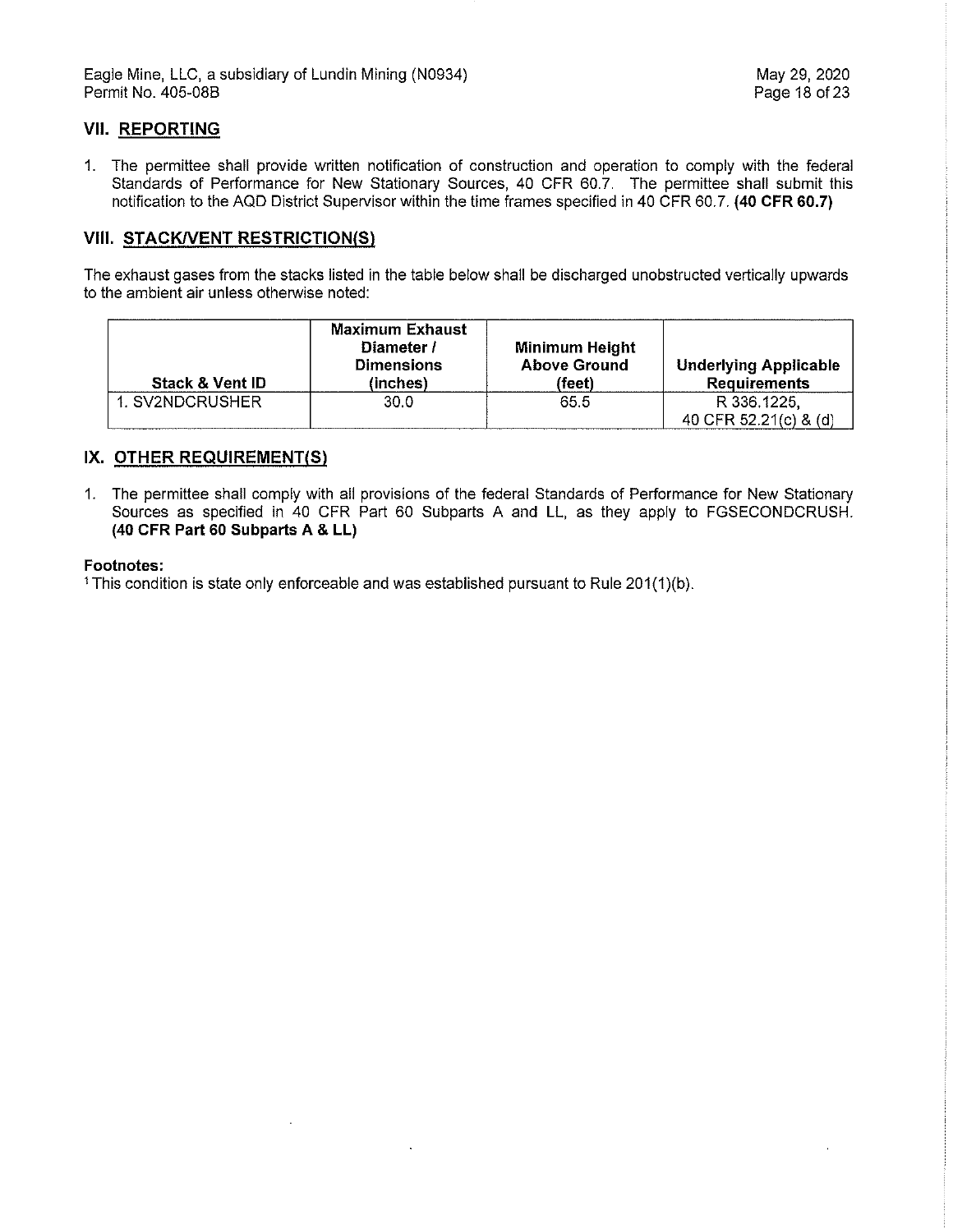# **FGCONPLANT FLEXIBLE GROUP CONDITIONS**

#### **DESCRIPTION**

All permitted process equipment and activities associated with the copper and nickel ore concentration facility.

**Emission Unit:** EUDUMPHOPPER, EUGRIZZLYFEED, EUPRIMECRUSHER, EUROCKBREAKER, EUFELCOSA, EU2NDFEEDCONVY, EU2NDSCREEN, EU2NDCRUSHER, EUTRANSCONVY1, EU3RDSCREEN, EU3RDCRUSHER, EURECIRCCONVYS, EUTRANSCONVY2, EUFINEORESTORAGE, EUCONDROP, EULOAD, EUFELCON, EUTRANSFERPTS, EUROADWAY

#### **POLLUTION CONTROL EQUIPMENT**

Two baghouse dust collectors, water sprays, and conveyor covers.

#### **I. EMISSION LIMIT(S)**

- 1. Visible emissions from all wheel loaders and all truck traffic shall not exceed five (5) percent opacity. Compliance shall be demonstrated using Test Method 9D as defined in Section 324.5525(i) of Part 55, Air Pollution Control, of the Natural Resources and Environmental Protection Act, 1994 PA 451, as amended (Act 451). **(R 336.1301, 40 CFR 52.21(c) & (d))**
- 2. Process fugitive emissions from each crusher, screen, conveyor belt transfer point, storage bin, enclosed storage area, and truck unloading station in FGCONPLANT shall not exceed a six-minute average of 10 percent opacity. **(R 336.1301, R 336.1303, 40 CFR 52.21 (c)** & **(d), 40 CFR Part 60 Subpart LL)**

### **II. MATERIAL LIMIT(S)**

NA

### **III. PROCESS/OPERATIONAL RESTRICTION(S)**

- 1. The permittee shall not maintain any outside storage piles of any material at the facility. **(R 336.1224, R 336.1225, 40 CFR 52.21(c) & (d))**
- 2. The permittee shall not operate any portion of FGCONPLANT unless the program for continuous fugitive emissions control for all plant roadways, the plant yard, and all material handling operations specified in Appendix A, or an alternate plan approved by the AQD District Supervisor, has been implemented and is maintained. **(R 336.1224, R 336.1225, 40 CFR 52.21(c) & (d))**
- 3. The permittee shall not exceed a maximum equivalent of 17,140 50-ton ore trucks entering the facility for each calendar year. **(R 336.1224, R 336.1225)**
- 4. The permittee shall cover all product haul trucks travelling on site, in accordance with the fugitive dust control plan, to reduce fugitive dust emissions. **(R 336.1224, R 336.1225, R 336.1301, 40 CFR 52.21 (c) & (d))**

#### **IV. DESIGN/EQUIPMENT PARAMETER(S)**

1. The permittee shall pave the plant roadways routinely travelled by product haul trucks. Routinely travelled roadways include the facility access road (beginning at the facility gate), the road to the COSA, and the road returning from the COSA to the facility gate. This condition does not require paving of roadways that will not routinely be travelled by product haul trucks, such as the road to the office/maintenance building and mill building. **(R 336.1224, R 336.1225, R 336.1301, 40 CFR 52.21(c) & (d))**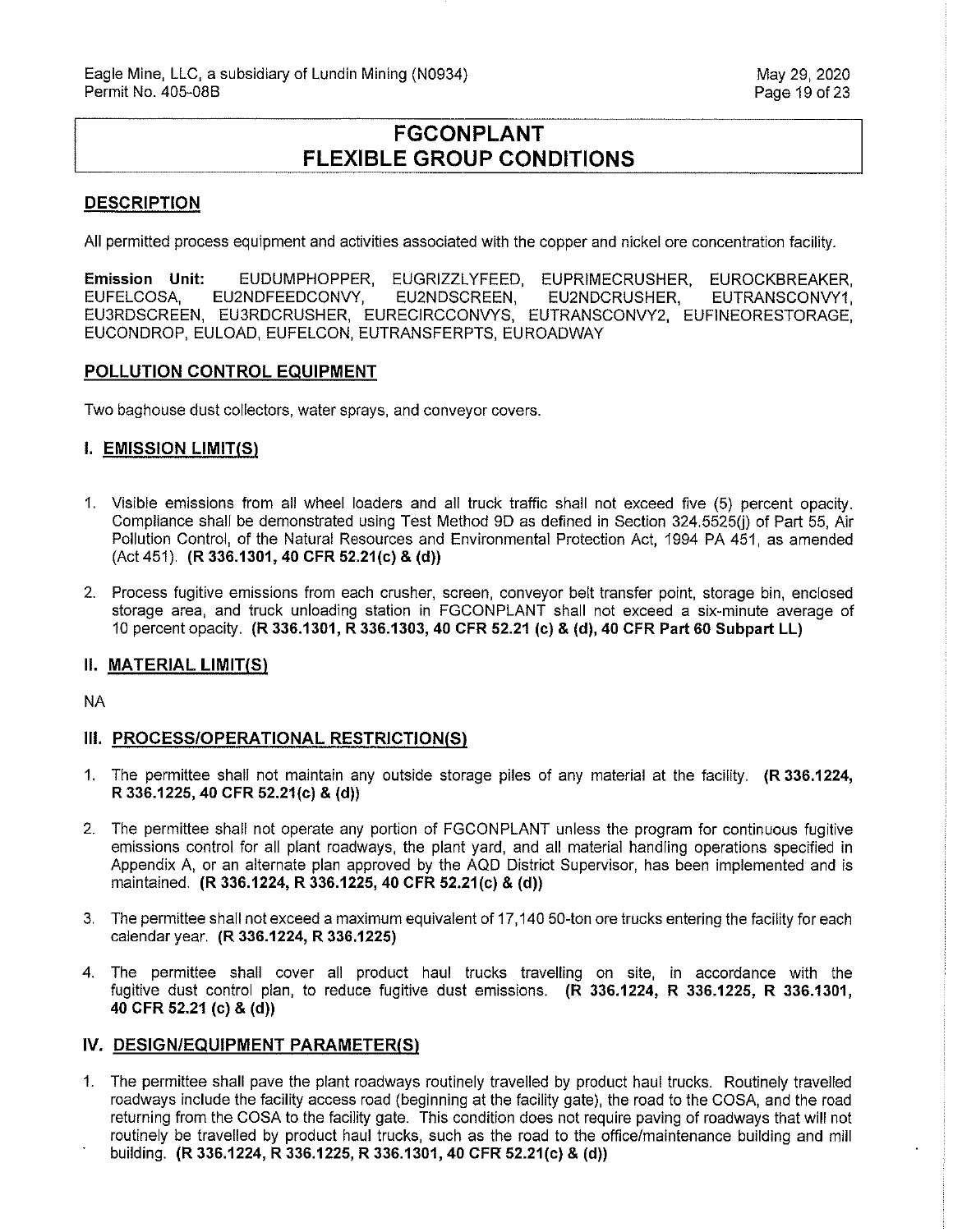Eagle Mine, LLC, a subsidiary of Lundin Mining (N0934) May 29, 2020 Permit No. 405-08B

- 2. All material handling operations in FGCONPLANT shall be located within an enclosed building. **(R 336.1910, 40 CFR 52.21(c) & (d))**
- 3. The permittee shall not load material onto EUTRANSCONVY2 unless the transfer station dust collectors are installed, maintained, and operated in a satisfactory manner. **(R 336.1910, 40 CFR 52.21(c) & (d), 40 CFR Part 60 Subpart LL)**
- 4. The permittee shall equip and maintain any portion of any conveyor that is not located inside an enclosed building with a cover. **(R 336.1910, 40 CFR 52.21(c) & (d))**

#### **V. TESTING/SAMPLING**

Records shall be maintained on file for a period of five years. **(R 336.1201(3))** 

1. Within 60 days after achieving the maximum production rate, but not later than 180 days after commencement of trial operation of FGCONPLANT, the permittee shall evaluate visible emissions from each crusher, screen, conveyor belt transfer point, storage bin, enclosed storage area, and truck unloading station in FGCONPLANT, as required by federal Standards of Performance for New Stationary Sources, at owner's expense, in accordance with 40 CFR Part 60 Subparts A and LL. Verification of visible emissions includes the submittal of a complete report of opacity observations to the AQD within 45 days following the last date of the evaluation. **(R 336.1301, 40 CFR Part 60 Subparts A & LL)** 

#### **VI. MONITORING/RECORDKEEPING**

Records shall be maintained on file for a period of five years. **(R 336.1201(3))** 

- 1. The permittee shall complete all required calculations in a format acceptable to the AQD District Supervisor and make them available by the 15th day of the calendar month, for the previous calendar month, unless otherwise specified in any monitoring/recordkeeping special condition. **(R 336.1224, R 336.1225, 40 CFR 52.21(c)** & **(d))**
- 2. The permittee shall keep a daily record of the type, size (weight) and number of ore transport trucks entering the facility. Each month, in a manner acceptable to the AQD District Supervisor, the permittee shall calculate an equivalent number of 50-ton ore transport trucks entering the facility based on that month's daily records. Each calendar year, in a manner acceptable to the AQD District Supervisor, the permittee shall calculate an equivalent number of 50-ton ore transport trucks entering the facility based on that year's monthly records. The permittee shall keep all records and calculations on file and make them available to the Department upon request. **(R 336.1224, R 336.1225, 40 CFR 52.21(c) & (d))**

#### **VII. REPORTING**

1. The permittee shall provide written notification of construction and operation to comply with the federal Standards of Performance for New Stationary Sources, 40 CFR 60.7. The permittee shall submit this notification to the AQD District Supervisor within the time frames specified in 40 CFR 60.7. **(40 CFR 60.7)** 

#### **VIII. STACK/VENT RESTRICTION/SI**

NA

### **IX. OTHER REQUIREMENT(S)**

1. The permittee shall comply with all provisions of the federal Standards of Performance for New Stationary Sources as specified in 40 CFR Part 60 Subparts A and LL, as they apply to FGCONPLANT. **(40 CFR Part 60 Subparts A & LL)** 

#### **Footnotes:**

<sup>1</sup> This condition is state only enforceable and was established pursuant to Rule 201(1)(b).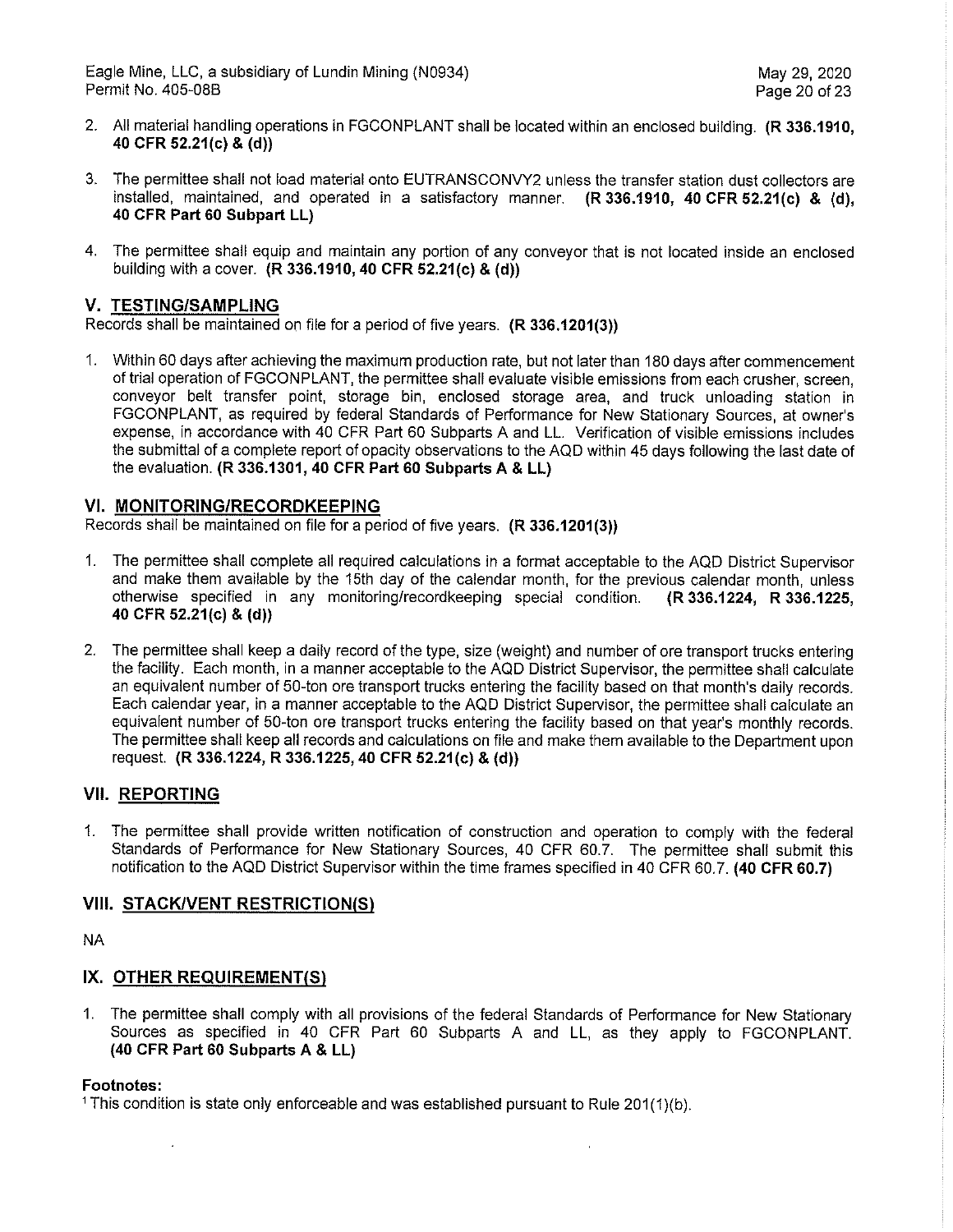$\mathbf{r}$ 

## **APPENDIX A**

# **Humboldt Mill Nuisance Minimization Plan**  Fugitive Dust Control Plan

# Prepared for **Kennecott Eagle Minerals Company**

# Updated by **Consulting Services, LLC**

September 2013

 $\ddot{\phantom{a}}$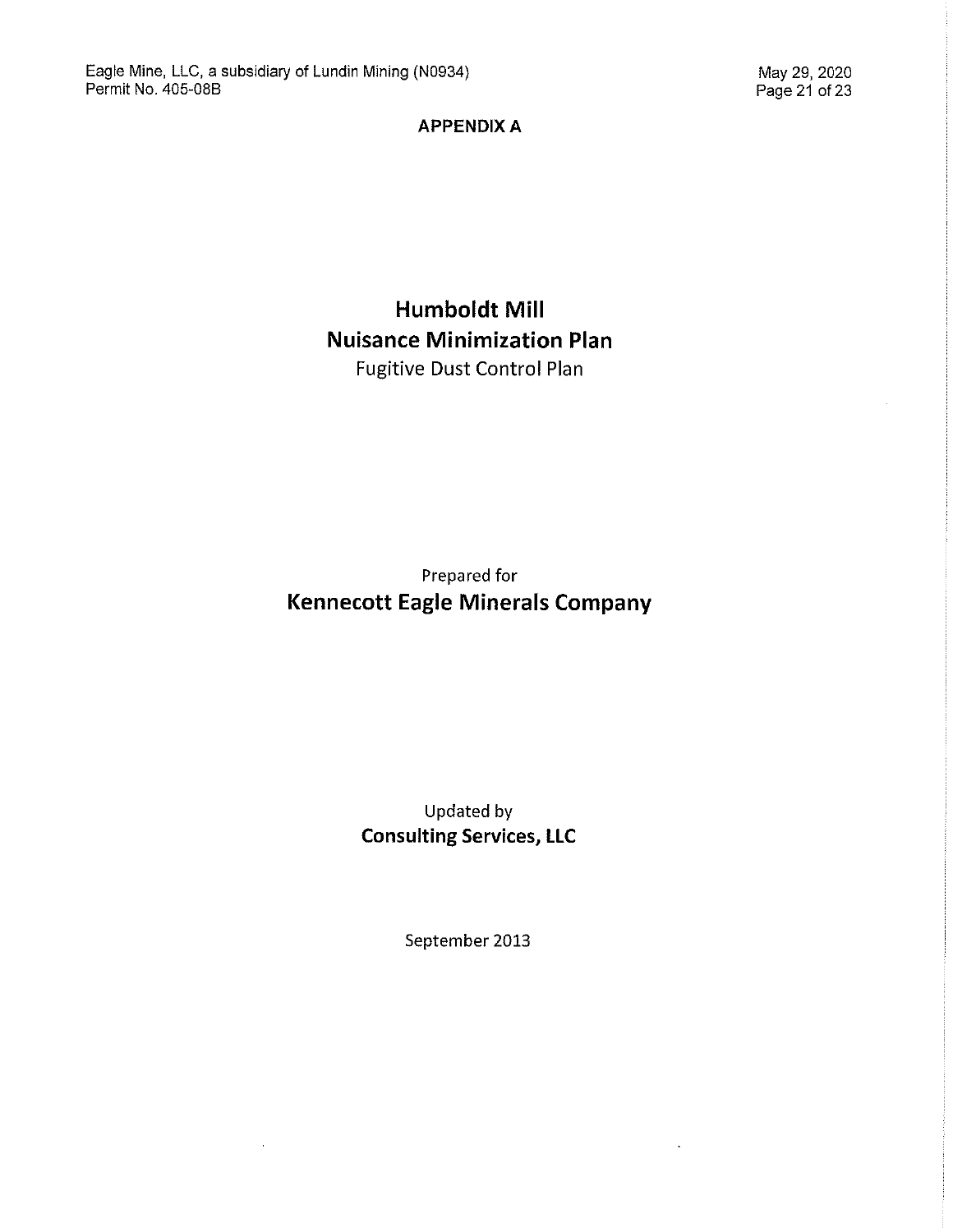### **Introduction**

Pursuant to the conditions of Permit to Install 405-088, a Fugitive Dust Control Plan is required for the Humboldt Mill. The major requirements for dust control are the following:

- + A written Fugitive Dust Control Program;
- $\begin{array}{ll}\n\text{4} & \text{M} \\
\text{5} & \text{M} \\
\text{6} & \text{M} \\
\text{7} & \text{M} \\
\text{8} & \text{M} \\
\text{9} & \text{M} \\
\text{10} & \text{M} \\
\text{11} & \text{M} \\
\text{12} & \text{M} \\
\text{13} & \text{M} \\
\text{14} & \text{M} \\
\text{15} & \text{M} \\
\text{16} & \text{M} \\
\text{17} & \text{M} \\
\text{18} &$
- Identification of control technologies and methods that will be implemented as part of the program.

This Fugitive Dust Control Plan describes best management practices and controls to minimize fugitive dust from the facility.

Potential sources of fugitive dust include:

- + Haul truck traffic;
- + Ore storage and handling; and
- + Concentrate storage, handling, and load-out.

#### **Haul Truck Activities**

The mill access road entering the facility from County Road (CR) 601 will be used for haul trucks delivering ore. The haul truck route is paved.

On site staff will continually monitor roadways. Corrective measures will be taken if visible emissions from roadways are observed. Paved areas will be swept or flushed as needed. The goal is to prevent visible dust emissions from roadways and insure opacity is 5% or less. Attached is the Roadway Dust Suppression Form.

#### **Unloading Operations**

Trailers on haul trucks will be covered to reduce fugitive dust during transport. The ore is expected to have a silt content of less than 1%. Haul trucks will enter the coarse ore storage area (GOSA) through a roll-up door on the south side of the building and stop at the unloading area. The trailer covers will automatically lift out of the way for dumping and ore will be side discharged. Once the ore has been unloaded, the trailers will be covered and trucks will exit through another roll-up door. It is anticipated that the coarse ore will normally be moist and unloading will generate very little dust. Water sprays will be available to control fugitive dust in the unloading area as needed. The enclosed building is expected to provide 95%+ control of fugitive dust from the unloading of ore in the GOSA.

#### **Ore Storage and Handling**

After unloading, a front-end loader will move the ore to a stockpile within the GOSA or place it directly into the dump hopper. As needed, the concrete floor in the GOSA will be swept or flushed with water to reduce fugitive emissions from operation of the loader.

Visible emissions from the GOSA will comply with the permitted opacity limit of 10%.

#### **Concentrate Storage, Handling, and Load-Out**

Concentrate handling and loading will be performed in the enclosed concentrate load-out building. The enclosed building is expected to provide a 95%+ reduction in emissions of fugitive dust. The concentrate will be moist (approximately 8% moisture) and will not be a dusty material.

Rail car loading will take place within the enclosed building. Roll-up doors will be opened only to allow rail cars to enter or exit. Prior to a loaded rail car exiting the building, the wheels and body will be checked for material clinging to the exterior. If present, loose material will be brushed off.

During load-out, a front-end loader will transfer concentrate from the stockpile to rail cars. Similar to the GOSA, the concrete floor in the load-out area will be swept or flushed with water to reduce fugitive emissions from operation of the loader. Sweepings will be added to the stockpiles.

Visible emissions from the concentrate load-out building will meet the permitted opacity limit of 10%.

#### **Recordkeeping**

Roadway dust suppression forms will be kept on file for five years.